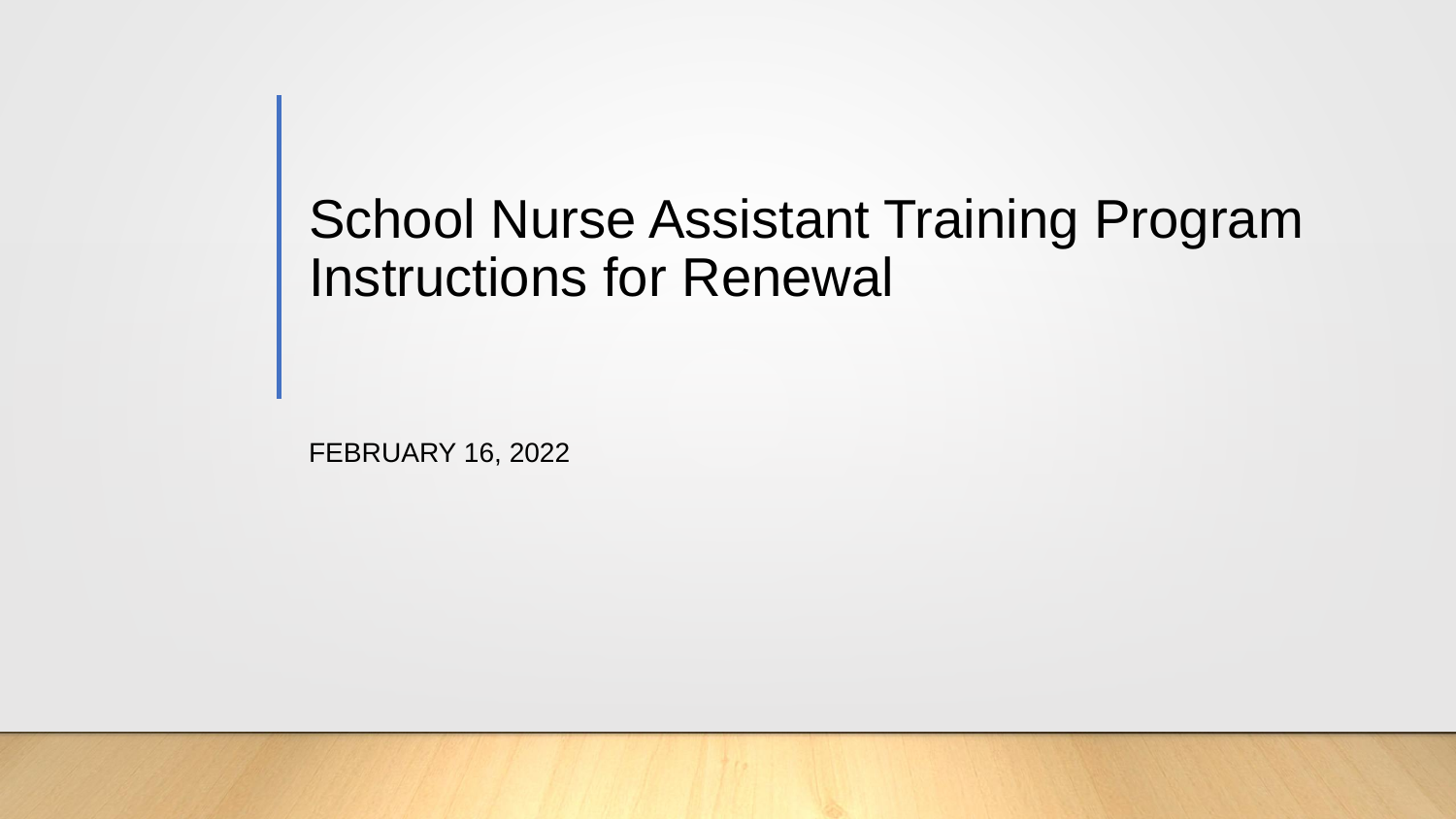### Thank You! 2

The Training Program Review Unit (TPRU) thanks you for taking the time to view this presentation. We hope you find it useful in helping you to complete your Nurse Assistant Training Program (NATP) renewal application packet. A complete renewal packet includes the renewal form, and all required supplemental forms and documents identified on the renewal form. We also included tips for success!

*The goal for this presentation is to help you submit a complete renewal application packet to TPRU the first time.*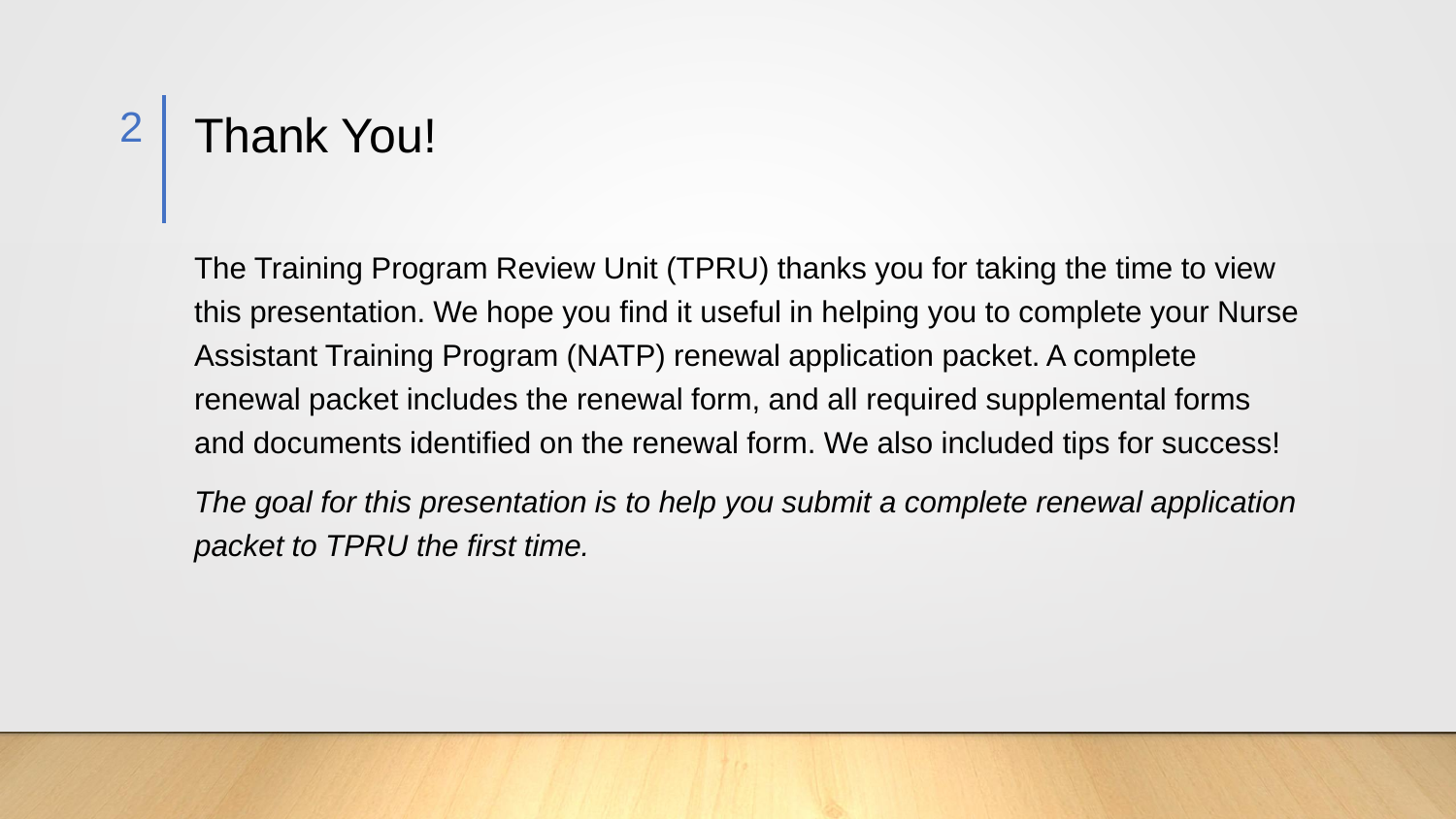### Table of Contents

| <b>Topic</b>                                                                    | <b>Slide</b> |
|---------------------------------------------------------------------------------|--------------|
| Introduction & General Tips for Success                                         | $5 - 10$     |
| Detailed Instructions on How to Complete Each Field<br>of the NATP Renewal Form | $11 - 40$    |
| <b>Reviewing and Submitting Your Application</b>                                | 41-45        |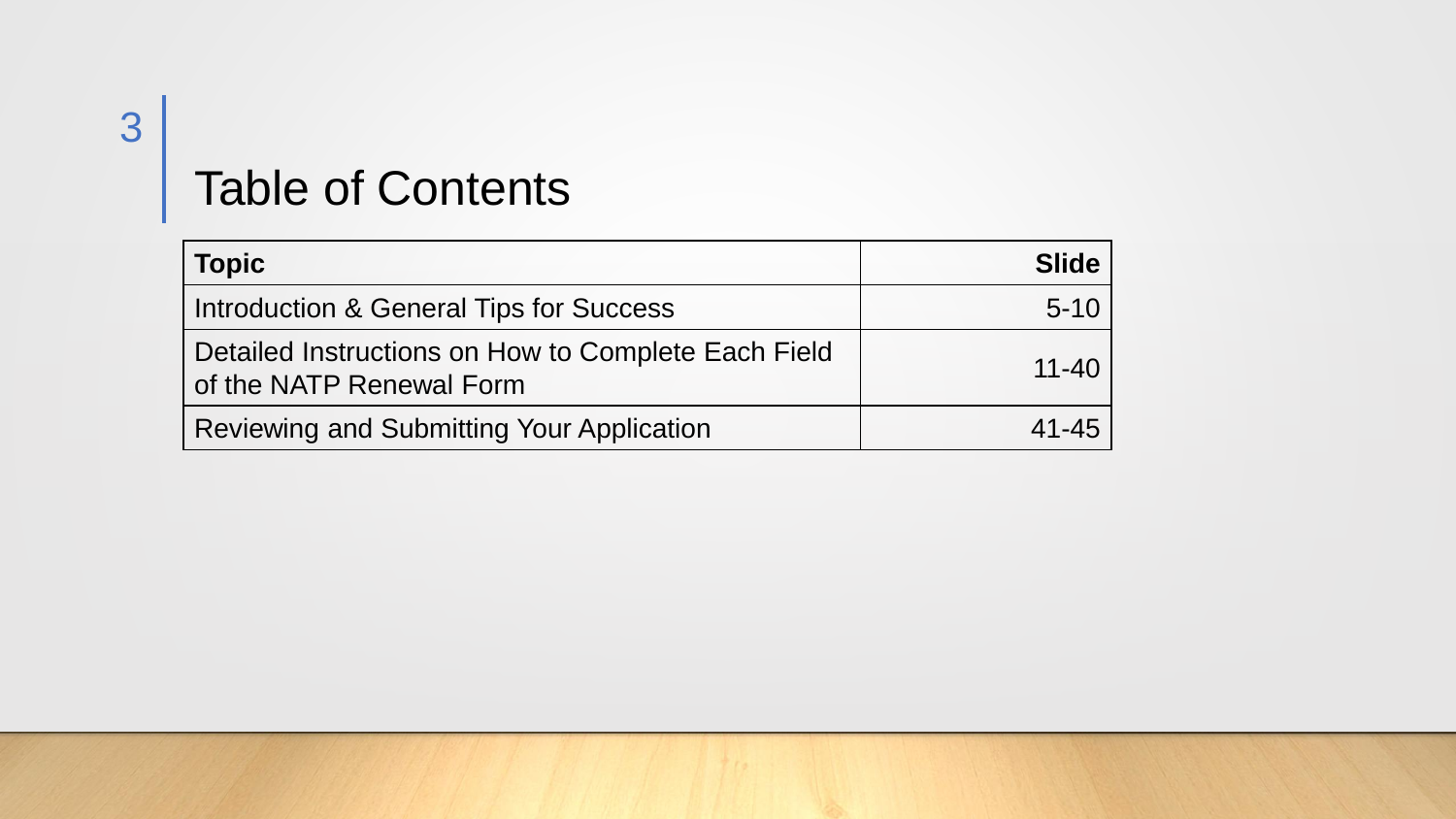## Did You Know…

- When you use the most current TPRU forms (required) and submit a complete and accurate application packet the first time, it reduces the overall application processing time by up to 50 percent!
- Failure to submit a complete application packet using current TPRU forms and submitting an incomplete application with missing supporting documents are the most common reasons for denying an application.
- TIP: Always use the most current forms from the **TPRU** website.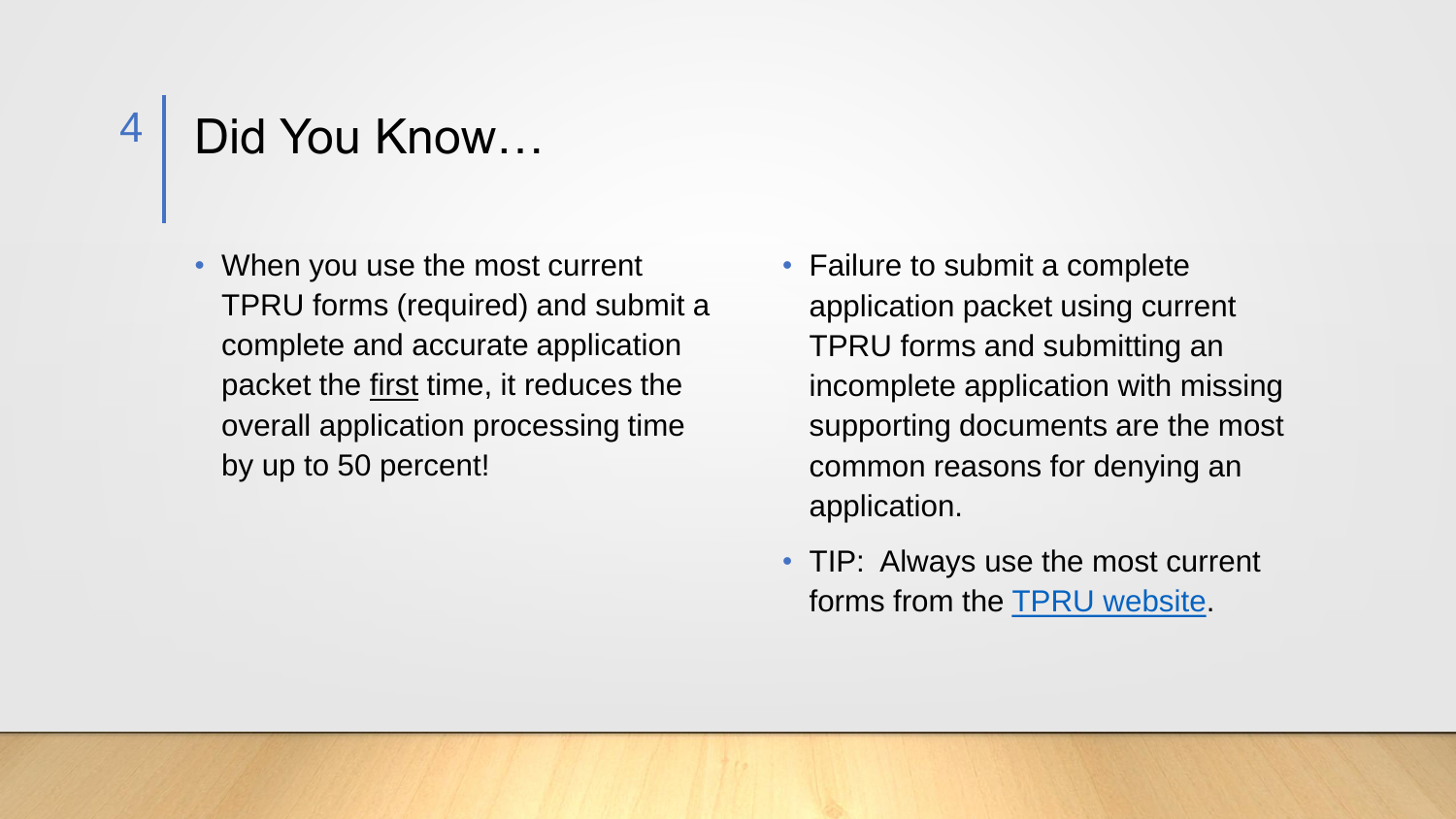### General Tips for Success

- All applicable fields on all TPRU forms MUST be complete and accurate.
- If you need more space to document your information, you may attach additional pages. Make sure to have your program name and identification number on each additional page that you submit (e.g., SXXXX).
- Electronic signatures on all TPRU forms and documents are acceptable [and valid per Civil Code \(CIV\)](https://leginfo.legislature.ca.gov/faces/codes_displaySection.xhtml?lawCode=CIV§ionNum=1633.7.) §1633.7(d).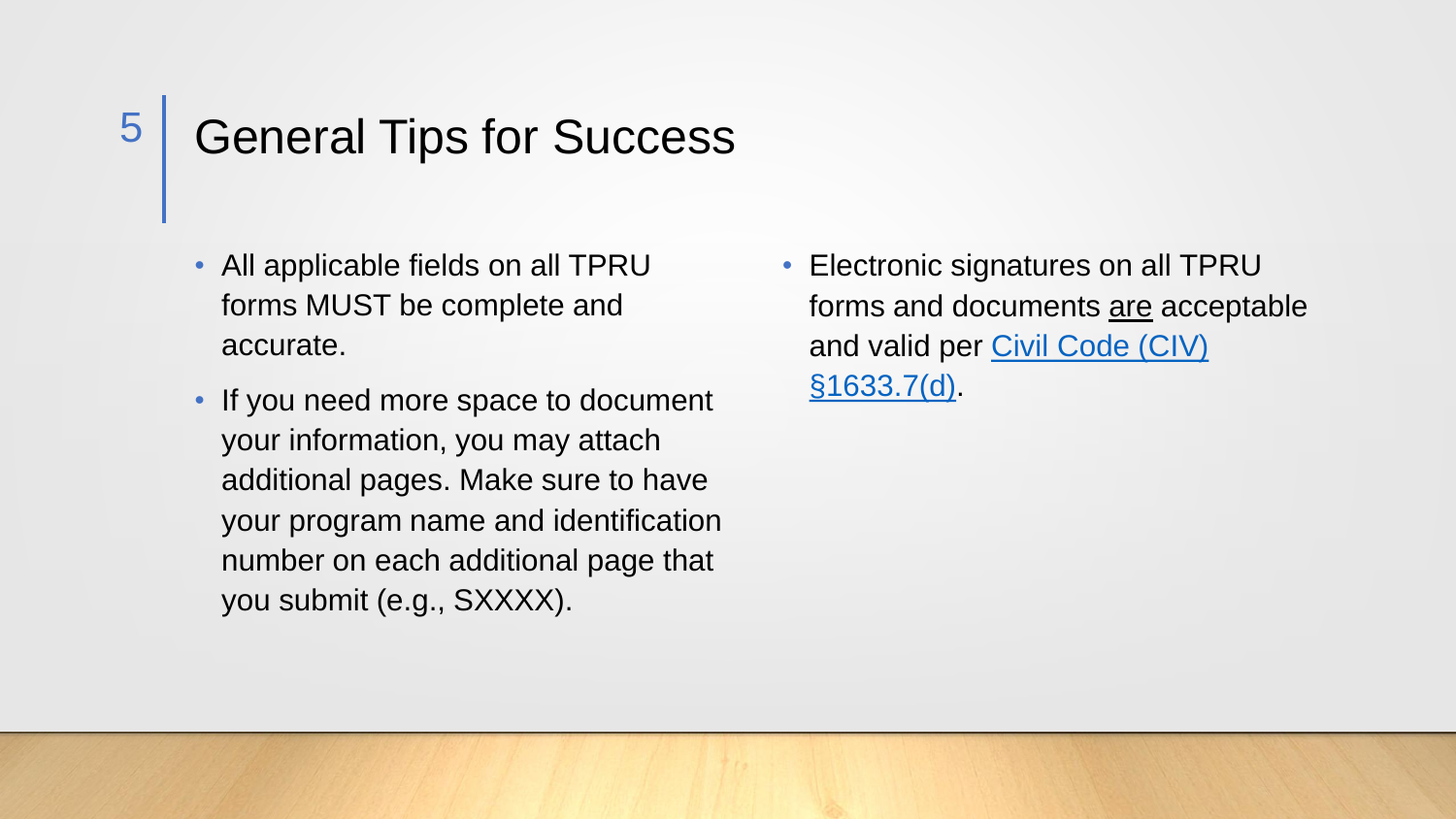### New! Complete Only One Renewal Application per Theory Location

• Good news! The NATP renewal process has been streamlined so you only complete one renewal form per theory location.

6

- For example, if you have one theory location and several training schedules associated with that theory location, submit one renewal form and all associated documents to complete the renewal packet.
- If you have more than one theory location, you MUST submit one renewal form per theory location.
- For example, if you have two theory locations you MUST submit two complete renewal forms and all associated documents to complete each renewal packet.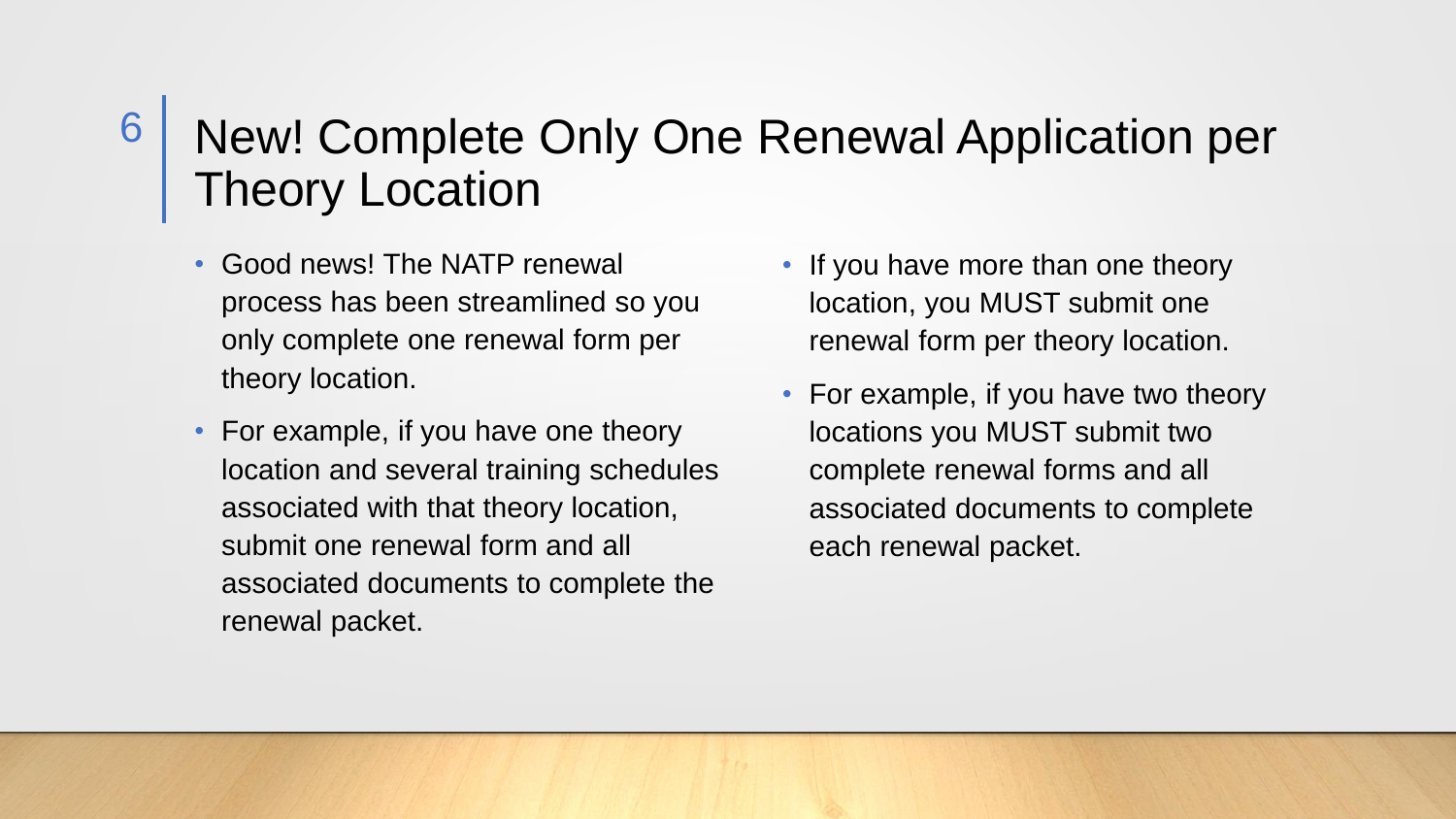#### When to Submit Your Renewal Packet 7

- We recommend that you submit your complete renewal packet 60 – 90 days prior to your program expiration date.
- The earliest you can submit your renewal packet to TPRU is 90 days prior to your expiration date.
- Your NATP expiration date is located on all notifications provided to your program from TPRU.
- If you do not know your NATP expiration date, you may email the TPRU mailbox at [TPRU@cdph.ca.gov](mailto:TPRU@cdph.ca.gov) to request this information.
- We recommend that you post your NATP expiration date on your calendar as a reminder so you can submit your renewal packet in a timely manner.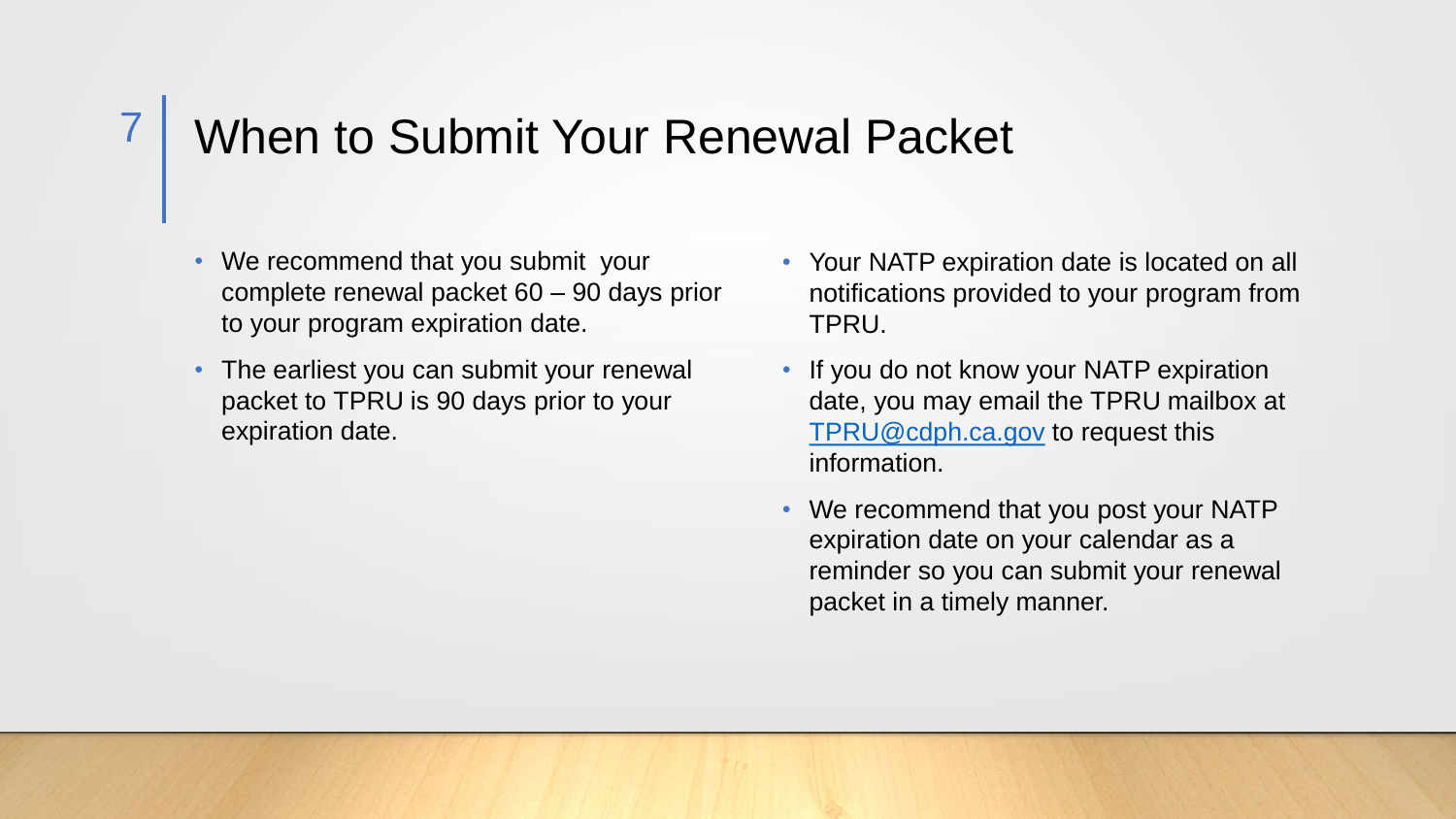### How to Submit Your Renewal Packet

• You MUST submit the complete application packet containing your renewal application and all supporting documents to the TPRU mailbox at [TPRU@cdph.ca.gov.](mailto:TPRU@cdph.ca.gov)

#### OR

8

- You may fax your complete application packet to the TPRU electronic fax number at 916-636-6760 and it will be automatically forwarded to the TPRU mailbox.
- Effective January 1, 2022, mailed applications will NO longer be accepted or returned by TPRU. This supports the Department's commitment to promote paperless communication.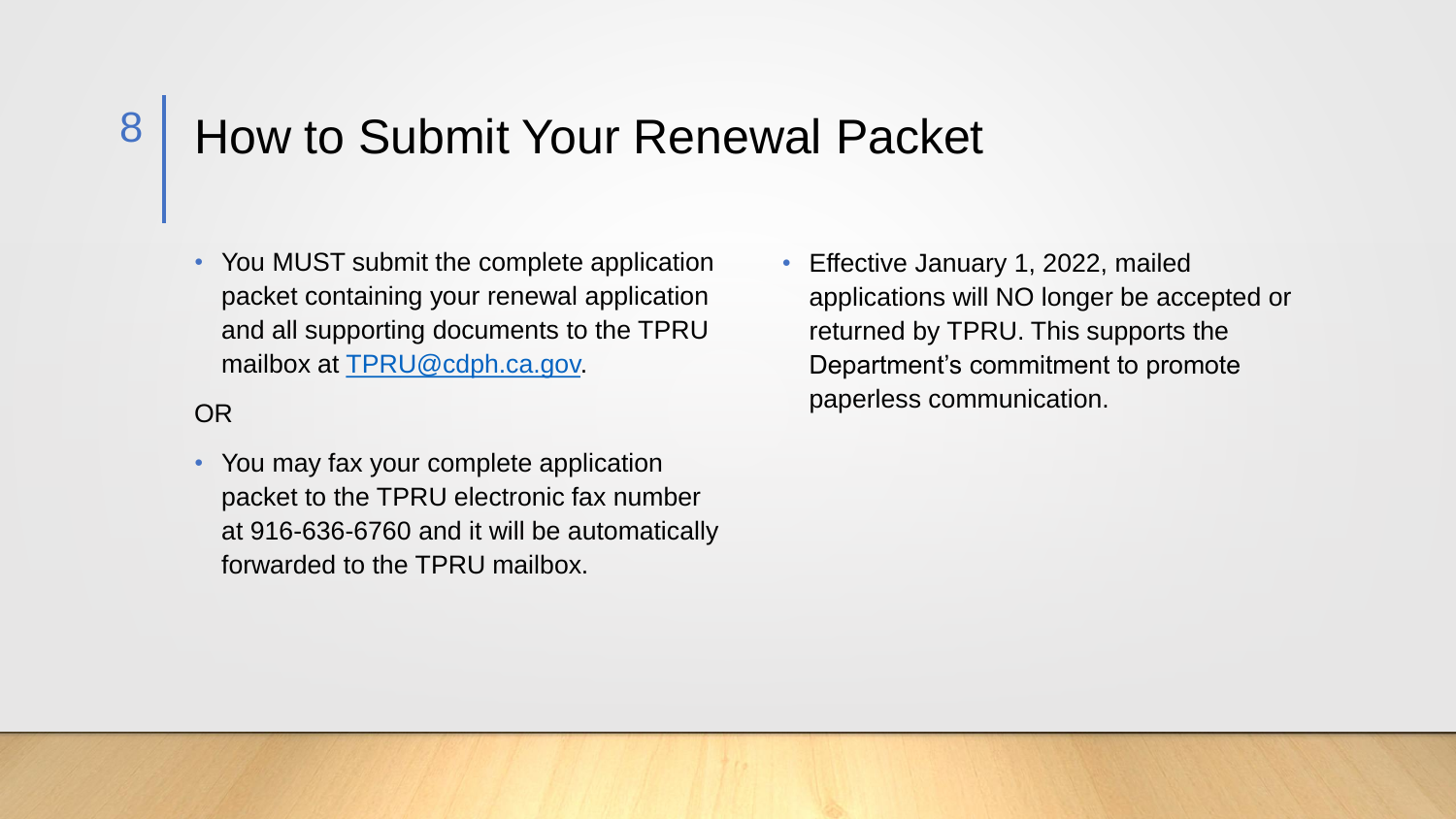### When Will Your Application be Approved

- Upon submission of your renewal to the TPRU mailbox, you will receive an auto reply message that your email was received. EXCEPTION: If you send your application on a weekend or holiday, your application will be accepted on the next business day.
- Save this auto reply email along with your application that was submitted for future reference.
- TPRU has 90 days from the date that a COMPLETE renewal application is received into the TPRU mailbox to approve or deny it per California Code of [Regulations \(CCR\), Title 22 §71835\(d\)\(2\).](https://govt.westlaw.com/calregs/Document/IA472F8F0CF1411E2BBC7856865668A6E?viewType=FullText&originationContext=documenttoc&transitionType=CategoryPageItem&contextData=(sc.Default)&bhcp=1)
- If you would like to request a status of your renewal, please send an email to the TPRU mailbox at [TPRU@cdph.ca.gov](mailto:TPRU@cdph.ca.gov) and include your training program name and program identification number(s) (e.g., S-XXXX).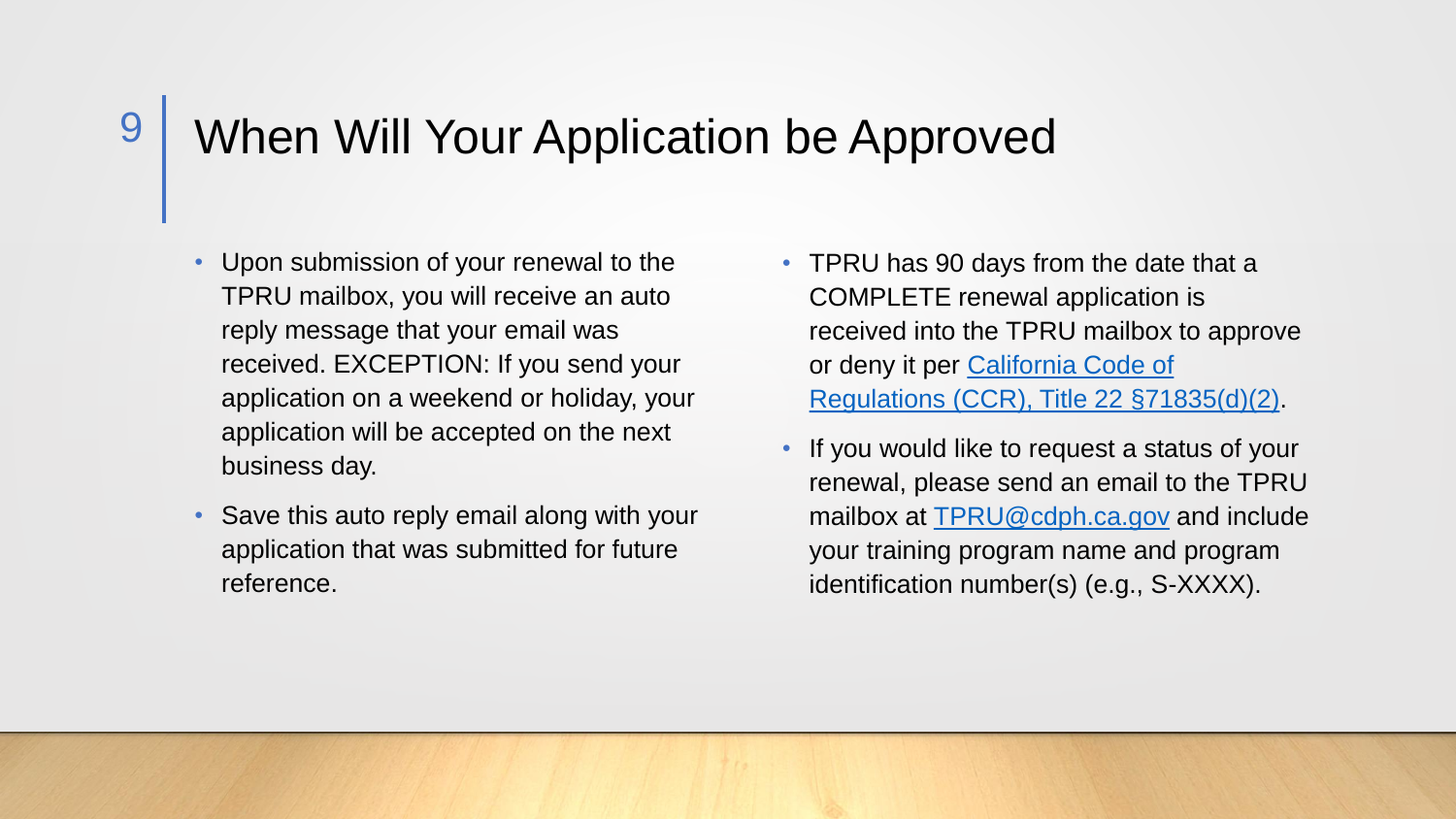#### How can you help the TPRU reviewer during the application review process? 10

- Once your application is assigned to a TPRU reviewer you will receive an email notification that they are working on your application.
- *The best way to help your reviewer is to be available to them and promptly respond to all questions and requests in a timely manner.*
- TPRU provides a narrow window of time for the applicant to provide the reviewer with any outstanding information and documents to complete your application. TPRU cannot approve an incomplete application.
- Failure to respond to the reviewer in a timely manner and provide the necessary information and documents for them to verify that your application is complete and accurate may result in denial of your application.
- TIP: If you are having difficulty understanding precisely what the reviewer needs you to send, immediately request a telephone conference, provide a direct phone number to reach you, and provide several times of the day that you are available to talk with them.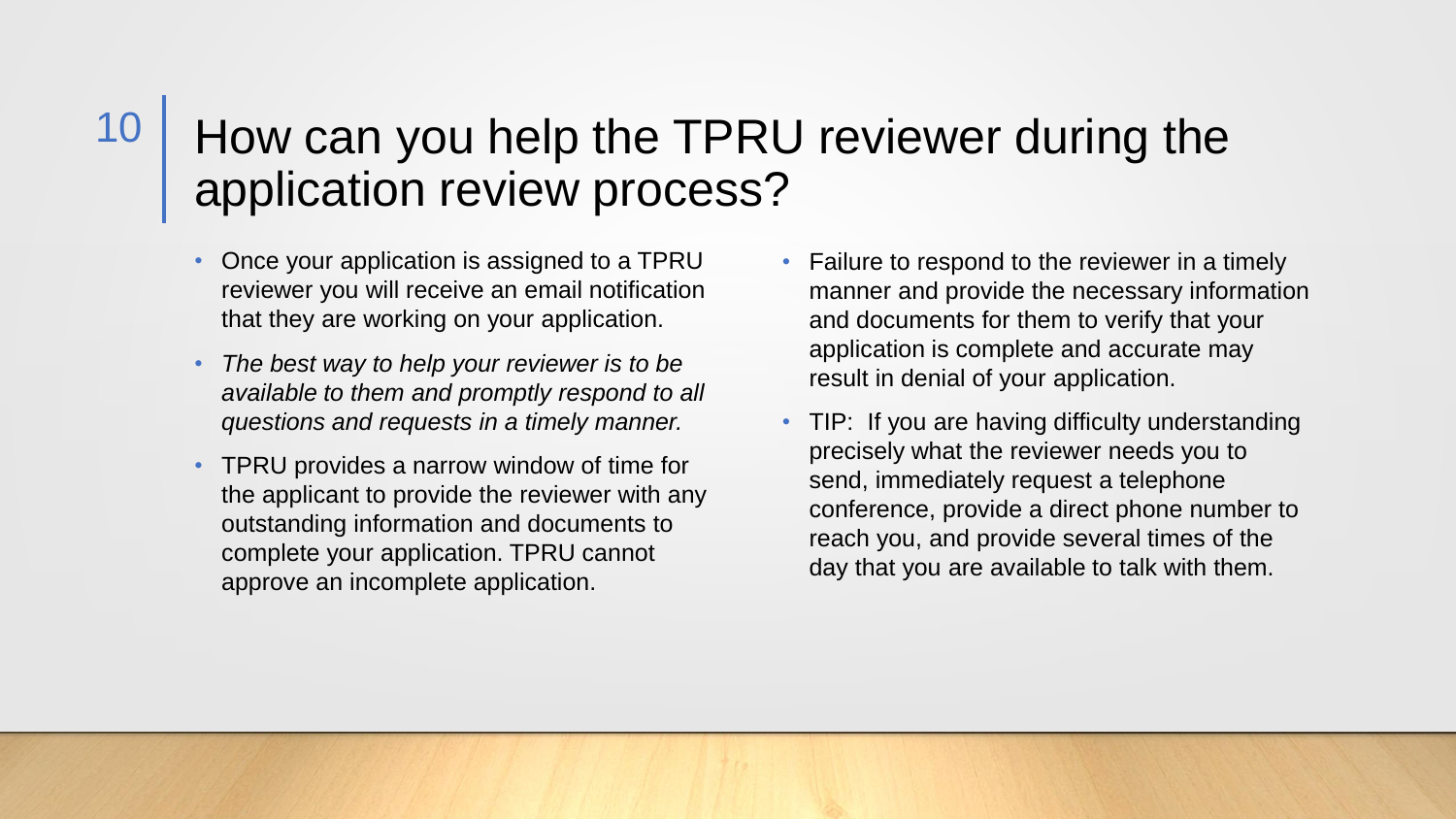### The Remaining Slides Provide Detailed Instructions Regarding Each Field of the School NATP Renewal Application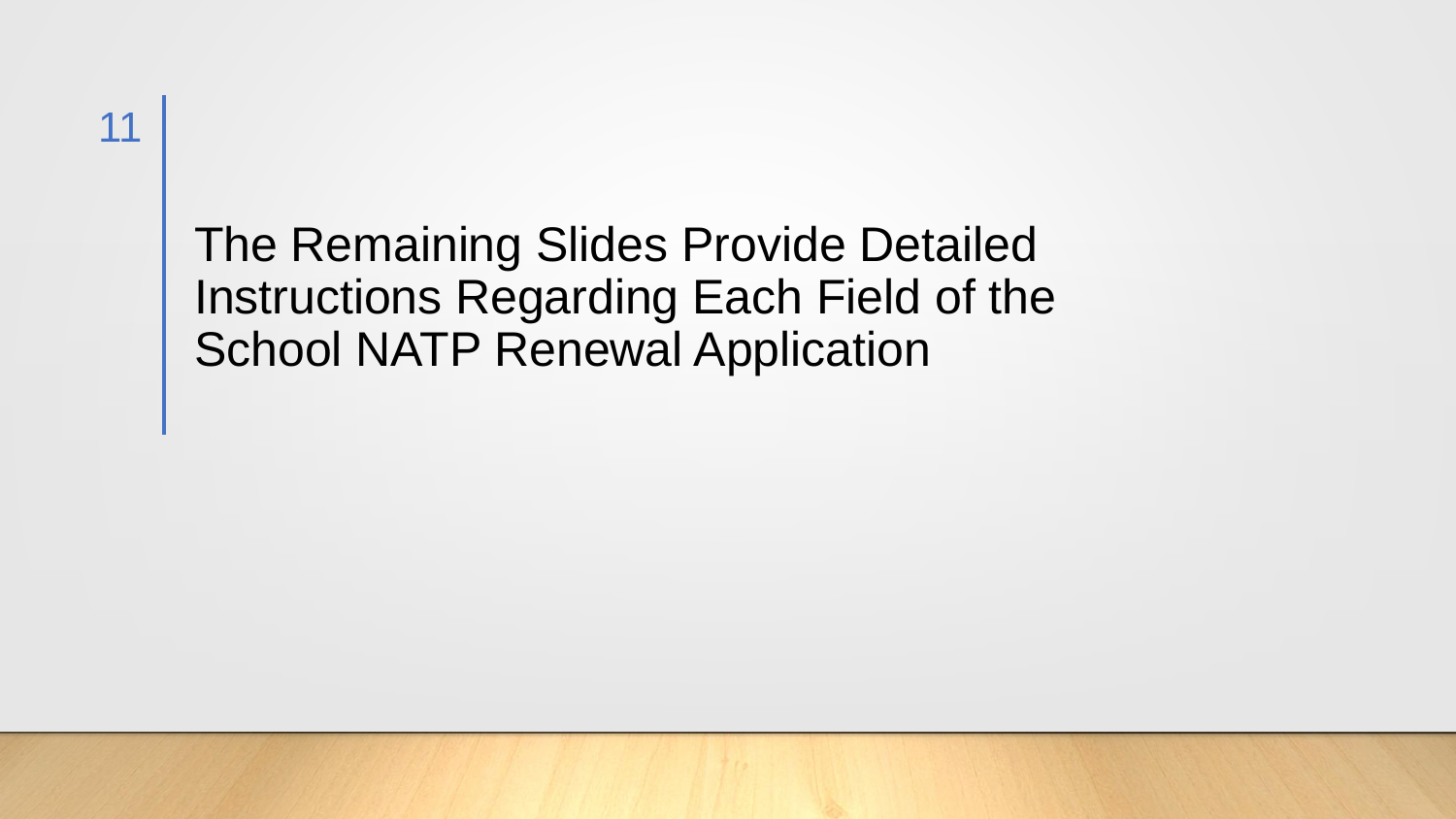### CDPH 276SR: School Nurse Assistant Training Program 12 Renewal Application For Classroom Training

#### **SCHOOL NURSE ASSISTANT TRAINING PROGRAM** RENEWAL APPLICATION FOR CLASSROOM TRAINING

The Training Program Review Unit (TPRU) approves Nurse Assistant Training Program (NATP) agreements for a maximum of two years, 42 CFR 483.151(e). Your NATP agreement is due to expire and must be renewed. All providers of certification training and competency evaluation programs shall meet both state and federal requirements 22 CCR 71835(a)

INSTRUCTIONS: Complete this renewal form and sign the attestation at the end. Complete only one form per theory location. ALL FIELDS MUST BE COMPLETED. Submit this form and all supporting documents to TPRU@cdph.ca.gov, or via fax to 916-636-6760, no more than 90 days prior to your program's expiration date. DO NOT SEND BY U.S. MAIL. Attach additional pages if more space is needed to complete the application.

NATP Type (check all that apply):

Educational Institution (choose one):

□ Adult Education Program □ Community College □ Regional Occupational Program

Agency (Proprietary School only) - Submit a current business license.

Program Name:

Program Mailing Address: Program Theory Training Address (If different than mailing address)

Program Phone Number

Program Email Address:

Program Website:

Program Curriculum Name and Edition:

Program Identification Training Number (PITN); List all S numbers/schedules at this theory location.

| S-Number | Choose<br>Schedule<br>Type | <b>Theory Start</b><br>and End Time Hours $(260)$ | <b>Total Theory</b> | and End Time Hours (≥100) | Clinical Start   Total Clinical | Program<br>Expiration<br>Date |
|----------|----------------------------|---------------------------------------------------|---------------------|---------------------------|---------------------------------|-------------------------------|
|          |                            |                                                   |                     |                           |                                 |                               |
|          |                            |                                                   |                     |                           |                                 |                               |
|          |                            |                                                   |                     |                           |                                 |                               |
|          |                            |                                                   |                     |                           |                                 |                               |
|          |                            |                                                   |                     |                           |                                 |                               |
|          |                            |                                                   |                     |                           |                                 |                               |
|          |                            |                                                   |                     |                           |                                 |                               |

#### MUST submit a complete CDPH 276B training program schedule for each PITN above.

The program attests to using the most current Department forms for the skills check list (CDPH 276A) and the individual student record (CDPH 276C)

CDPH 276SR (02/22)

Page 1 of 2

California Department of Public Health

MUST list all Current and Proposed Program Instructors

Only submit a CDPH 279 and resume for a NEW Instructor. Provide the Director of Staff Development (DSD) approval number if applicable. List the Registered Nurse Program Director (RNPD) if they are also an instructor.

| Name and Professional Title (LVN or RN) | <b>License Number</b> | <b>DSD Number (Optional)</b><br>(if prior approval) |
|-----------------------------------------|-----------------------|-----------------------------------------------------|
|                                         |                       |                                                     |
|                                         |                       |                                                     |
|                                         |                       |                                                     |
|                                         |                       |                                                     |
|                                         |                       |                                                     |

#### **MUST** list all Clinical Training Site(s)

Submit a CDPH 276E Clinical Training Site Agreement for each clinical training site.

| <b>Clinical Training Site Name</b> | Address |
|------------------------------------|---------|
|                                    |         |
|                                    |         |
|                                    |         |
|                                    |         |

#### Submit the following if changes have occurred since your last approval:

| CDPH 276P Policies and Procedures |  |
|-----------------------------------|--|
| Organizational Chart              |  |
| Instructor Monitoring Tool        |  |
| Job Descriptions                  |  |

Lesson Plans (if Curriculum changed) CDPH 276D (Proprietary School only) Skills Check List Individual Student Record

#### We attest under the penalty of perjury that the above information is correct and accurate, and that we will abide by all applicable codes, regulations and rules pertaining to our NATP.

|                                       | California Department of Public Health Use Only |
|---------------------------------------|-------------------------------------------------|
| Signature:                            | Date:                                           |
| Phone Number:                         | Email Address:                                  |
| RN License Number<br>Name (print):    |                                                 |
| RNPD (New RNPDs must submit a resume) |                                                 |
| Signature:                            | Date:                                           |
| Phone Number                          | Fmail Address:                                  |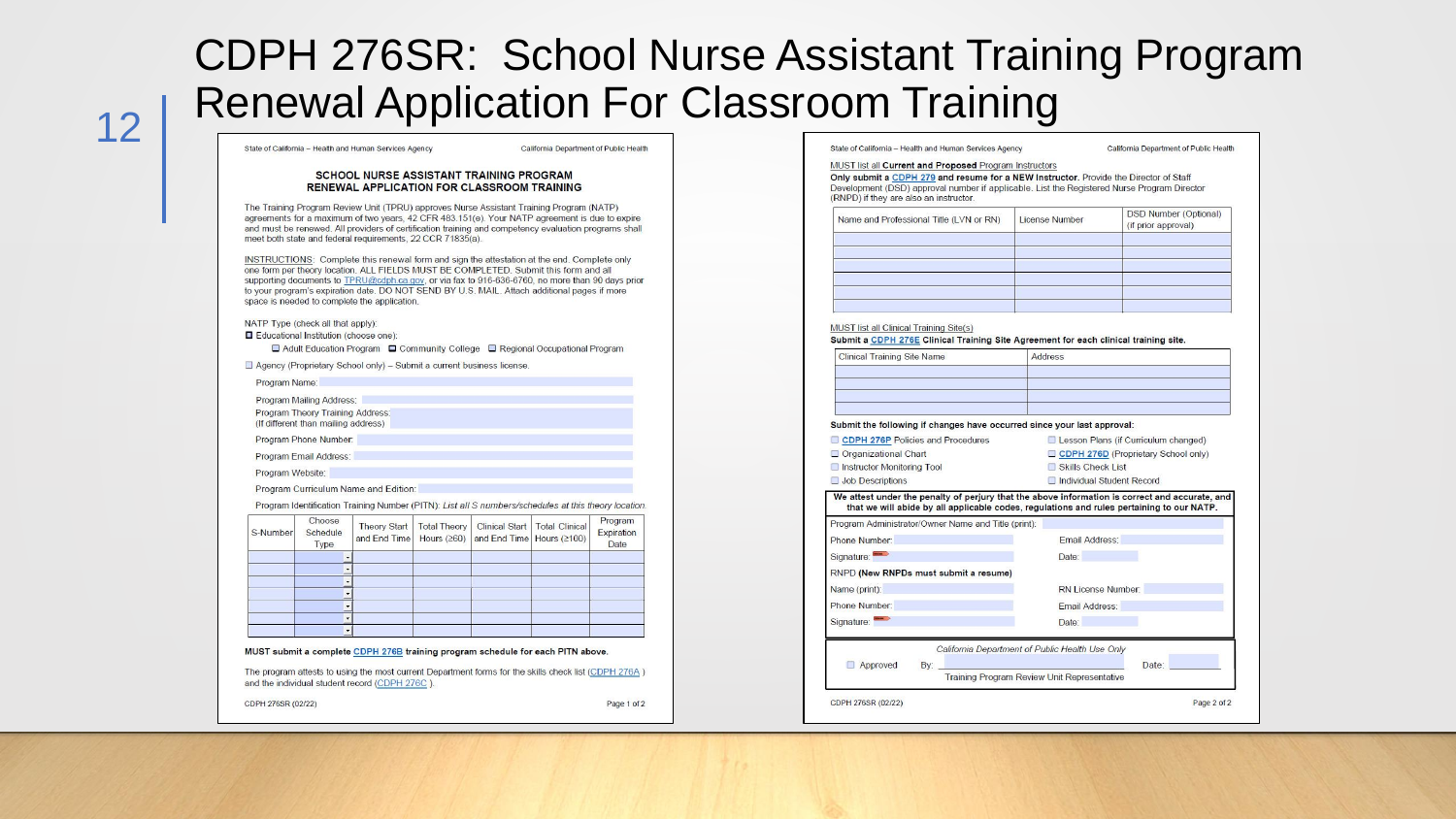#### Field: NATP Type (check all that apply) 13

• Educational Institution is an adult education program, community college, or regional occupational program (high school program).

• Agency is a private/proprietary school. A current business license MUST be included as an attachment to the renewal form.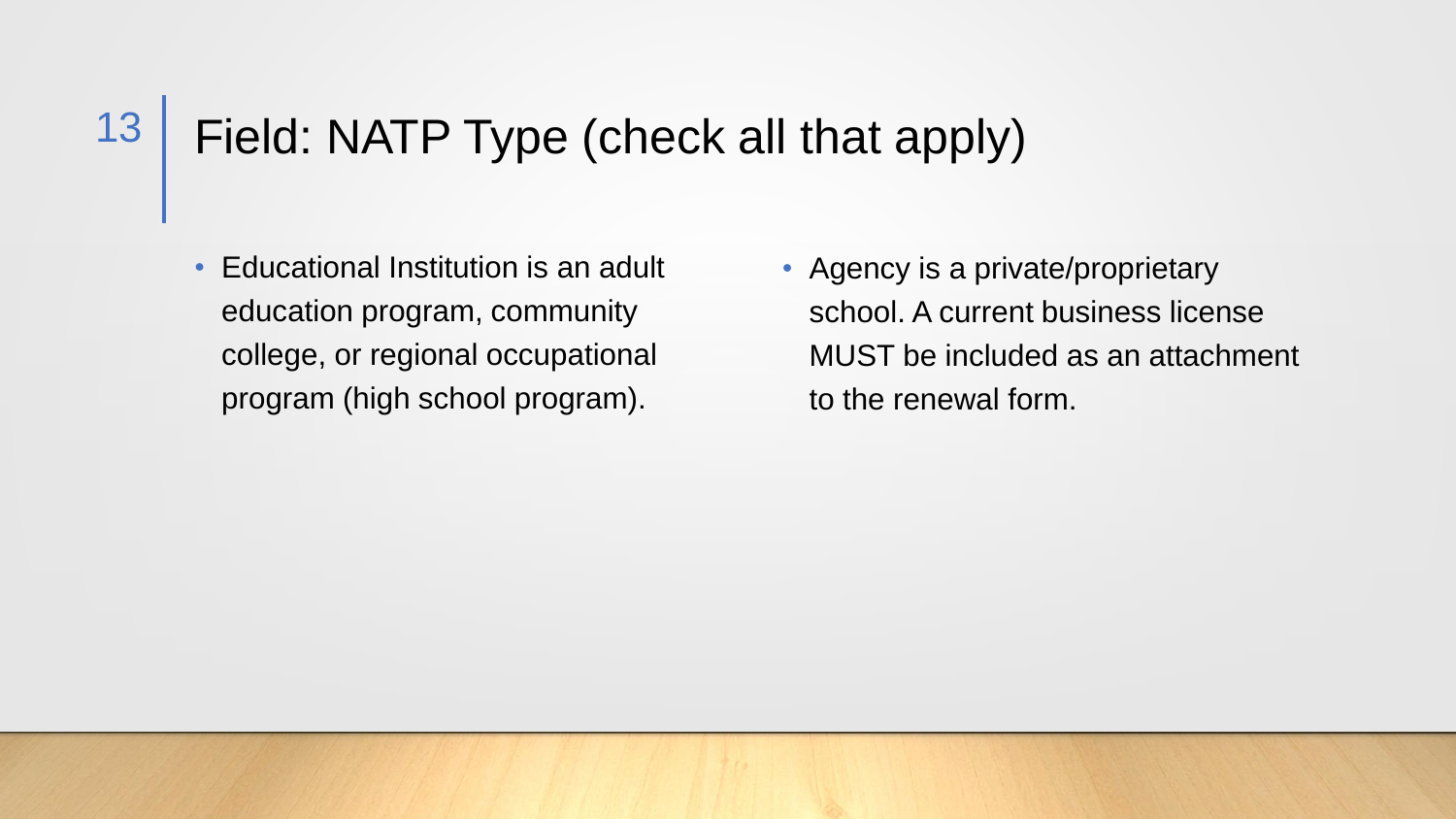#### Field: Program Name 14

- List the full name of your NATP.
- Your NATP name MUST be the same as the name on your business license, website, and all training materials provided by your training program.
- Note: The name of your NATP may be the same as another NATP in a different town or county of California. This is allowable.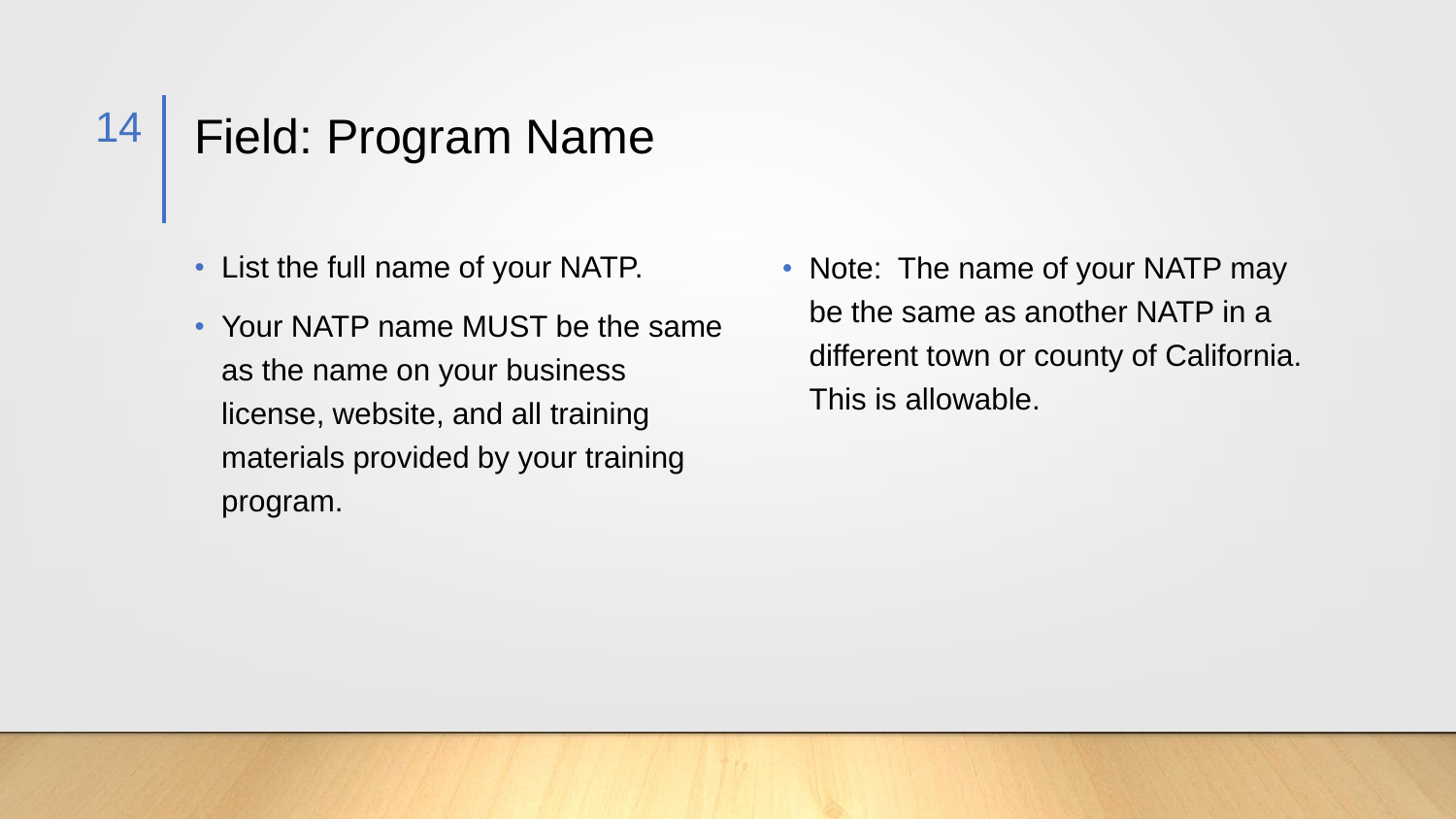#### Field: Program Mailing Address 15

- Your mailing address is where your NATP receives U.S. Mail.
- Your mailing address may be a post office box or a physical street address.
- Your mailing address must include a post office box or street number, street name, suite or room, city, county (optional), state and ZIP code.
- Your NATP mailing address can be the same as your theory address IF it is a physical street address where your theory training is provided AND where your NATP receives U.S. Mail.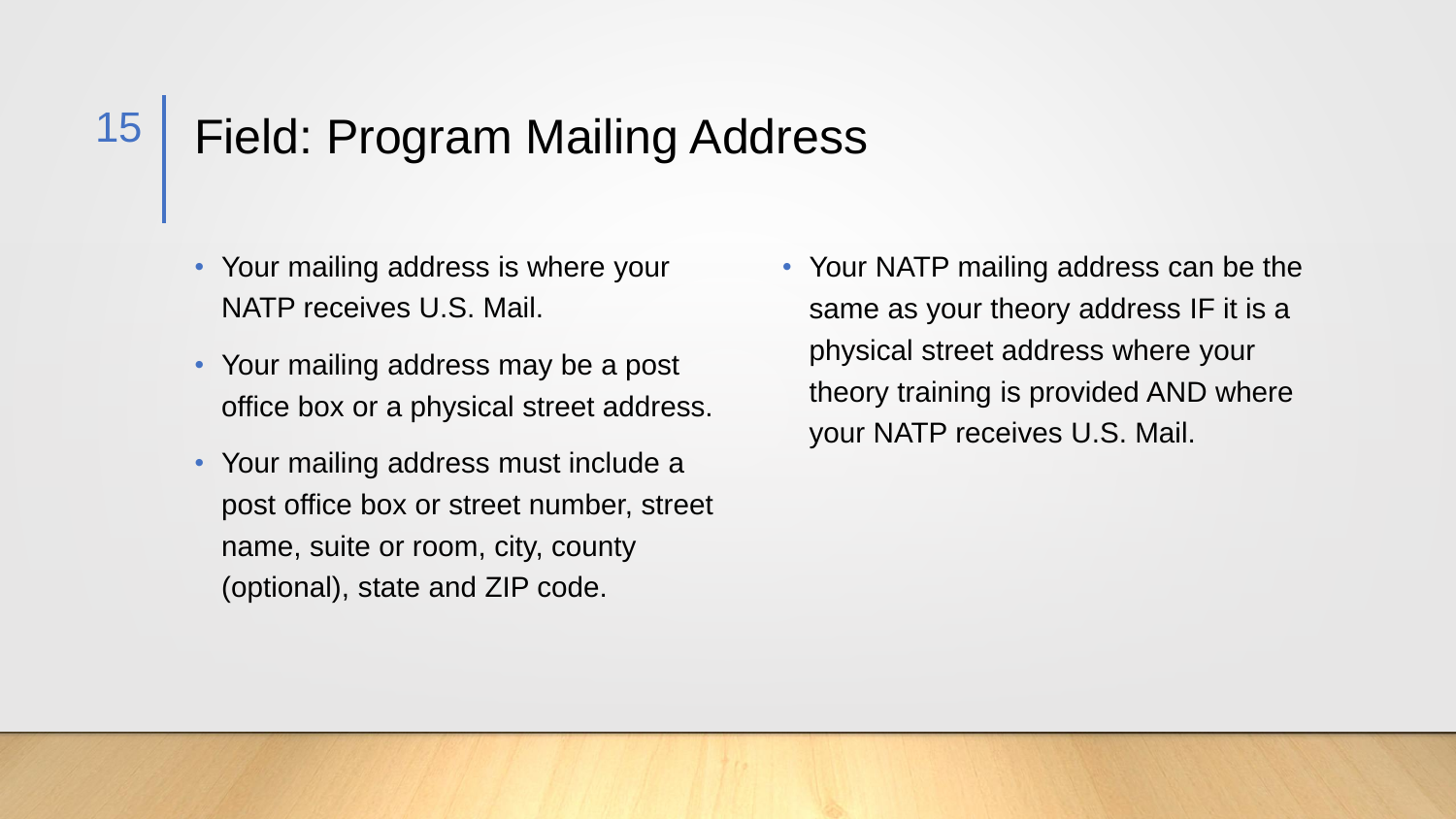#### Field: Program Theory Address 16

- Your theory address is the physical street address where your NATP provides 60 hours of theory training. Your theory address must include the street number, street name, suite or room, city, county (optional), state and ZIP code.
- A post office box is not an acceptable theory address because it must be the physical location where your NATP theory training occurs.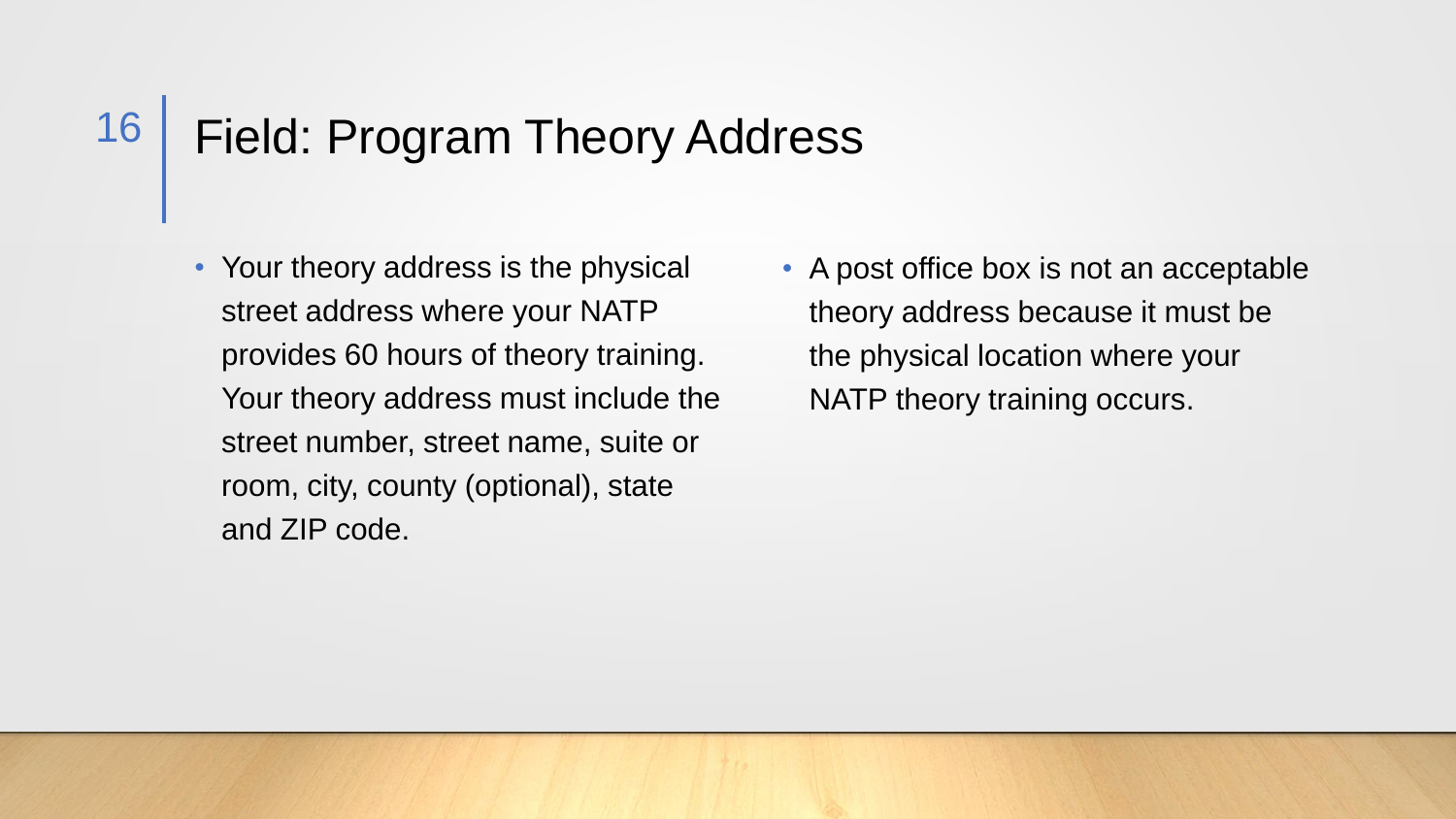#### Field: Program Phone Number 17

- Your NATP program phone number is the area code and telephone number that is posted on your website and printed on materials to contact your program.
- We recommend that you include an extension if your NATP program phone number is a general number (if applicable).
- The Department posts each NATP's phone number on the TPRU website for the public to inquire about your program.
- **TPRU Active School NATP List:** 
	- [Active school-based NATP programs](https://www.cdph.ca.gov/Programs/CHCQ/LCP/Pages/Certified-Nurse-Assistant-Training-Programs.aspx)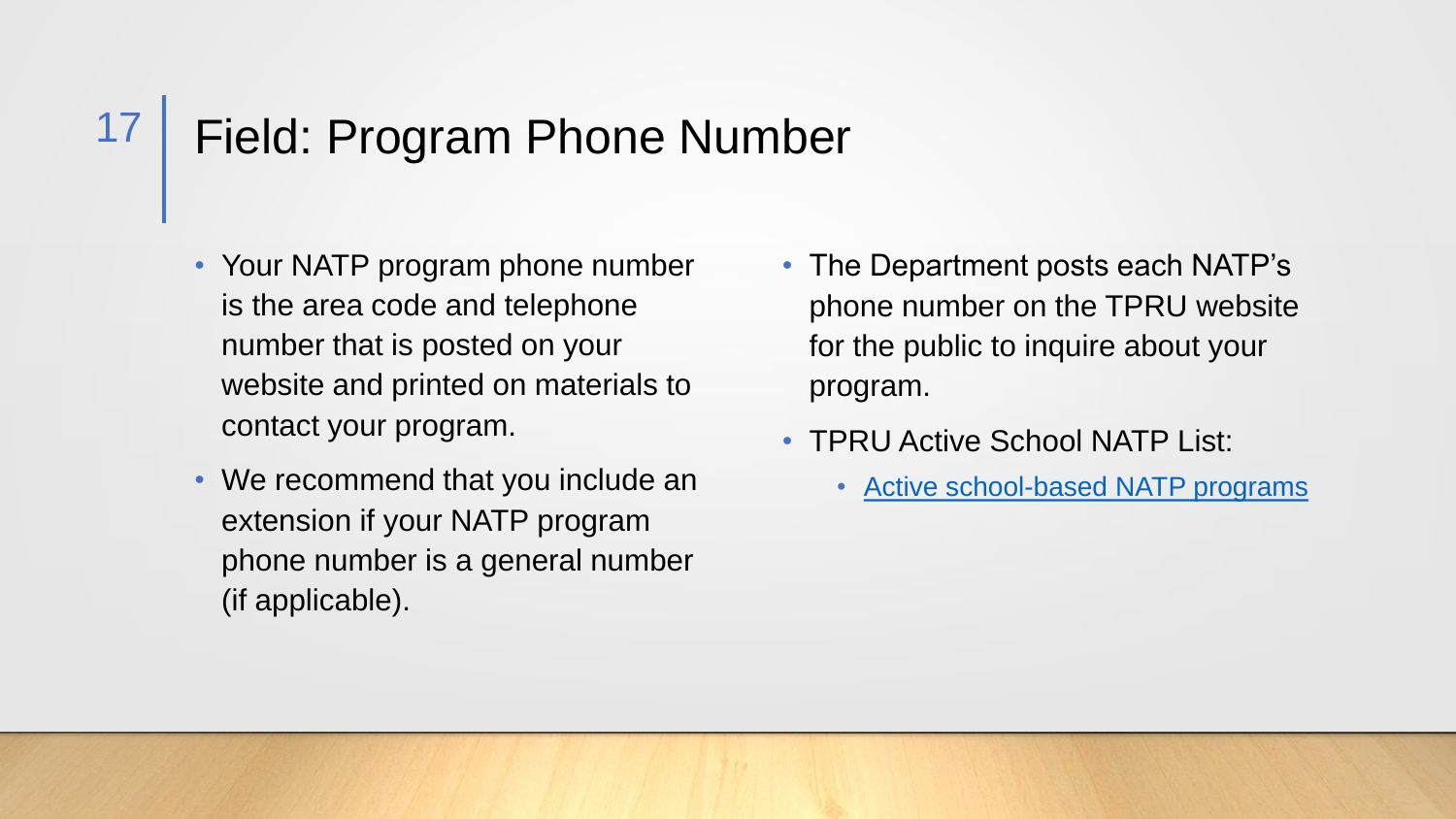#### Field: Program Email Address 18

- Your NATP email address is posted on your website and printed on handouts for the public to inquire about your program.
- Your program email is unique to your NATP.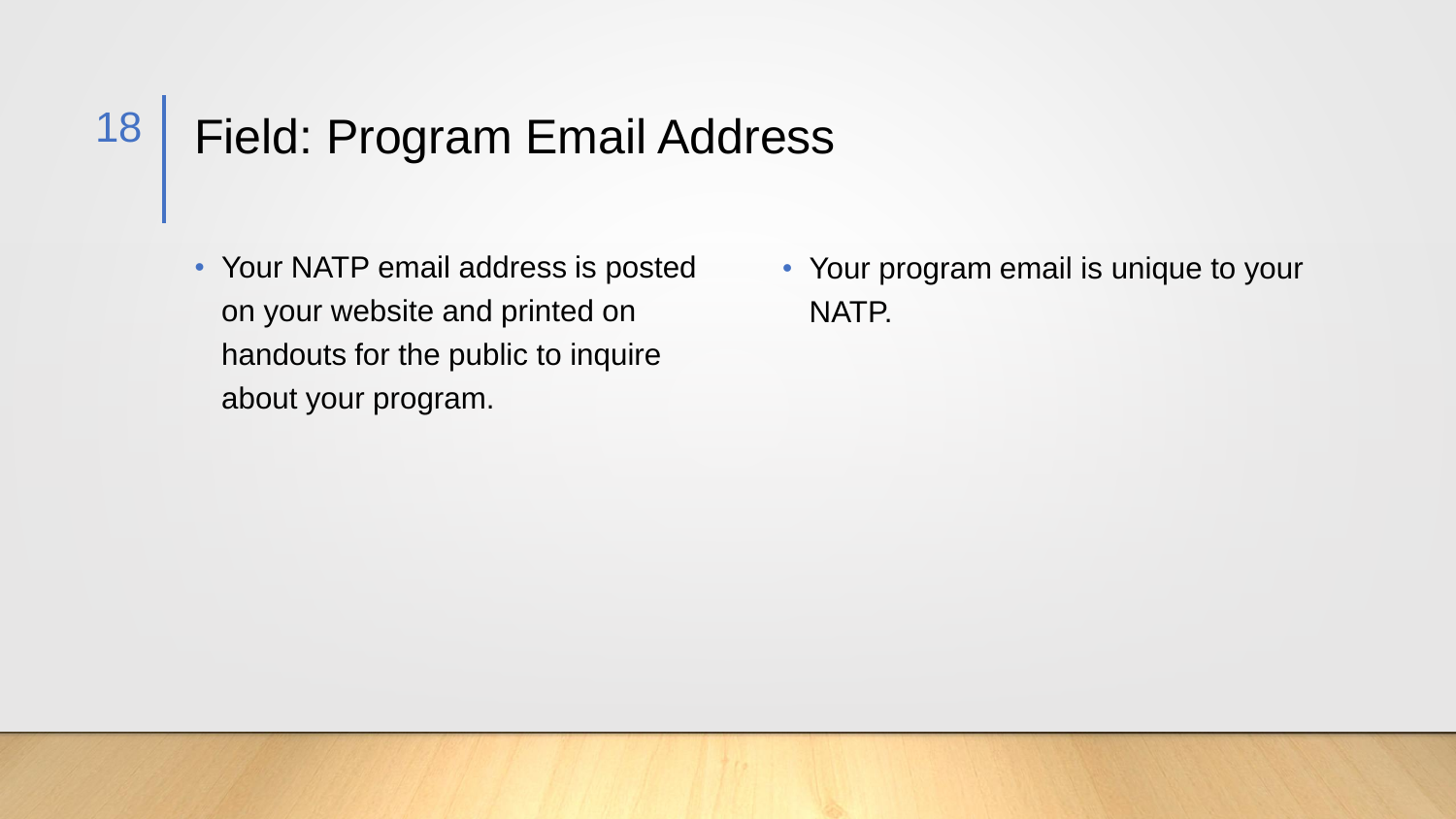#### Field: Program Website Address 19

- Your NATP website address is what you post on your website and print on any handouts and materials for the public to learn more about your program.
- Your NATP website address is unique to your program.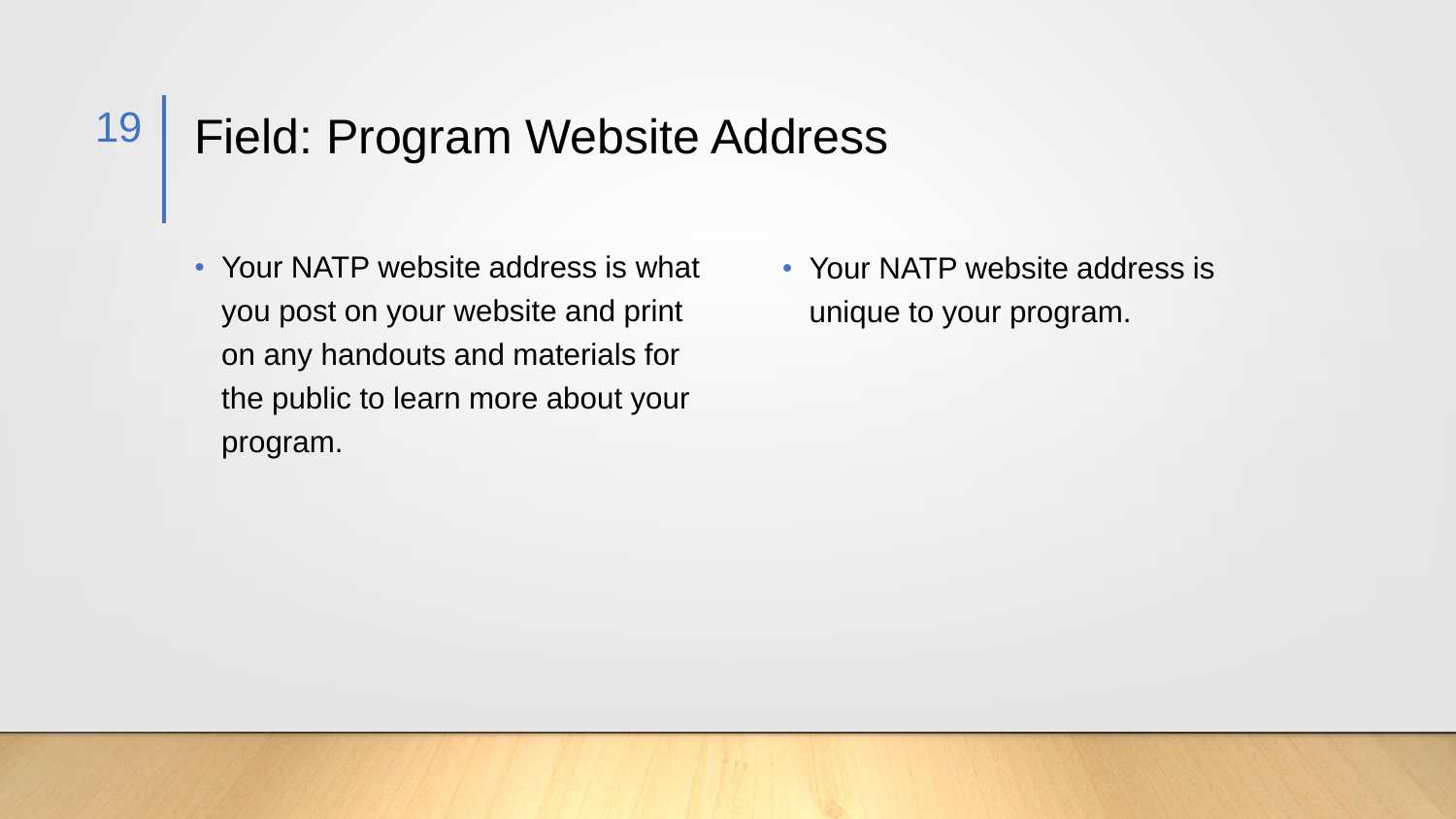#### Field: Program Curriculum Name and Edition 20

- Your program curriculum name is the name of the curriculum that your instructors use to teach the 17 modules of NATP theory training.
- The edition of your curriculum is the year of the curriculum that your program is using to teach the NATP. You are required to use the most current edition.
- An example of a curriculum name that you may be using is the Nurse Assistant Training and Assessment Program (NATAP), December 2018 Edition which is located on the Health Workforce Initiative's [website](https://ca-hwi.org/curriculum/access-curriculum/).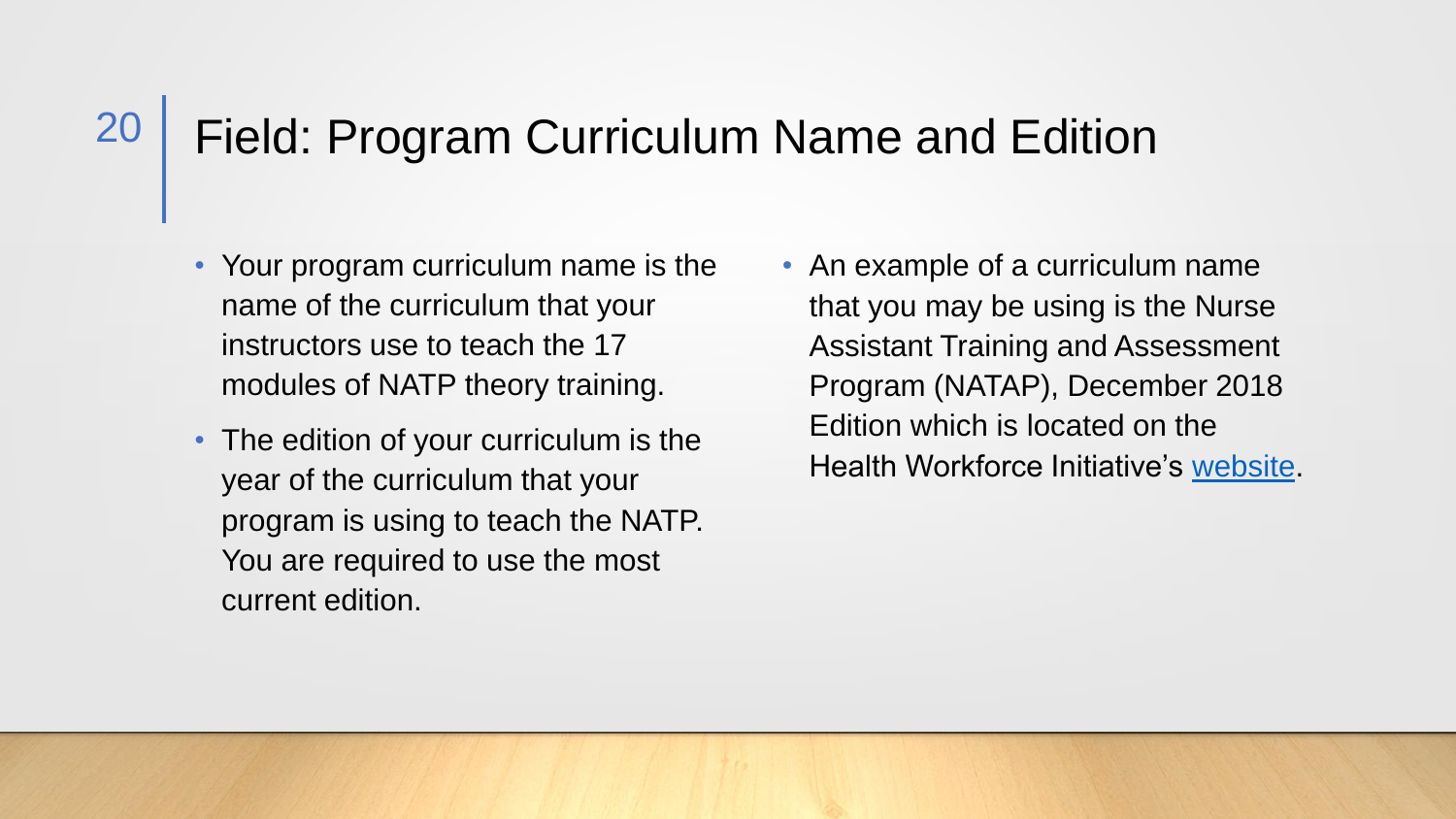## Field: Program Identification Training Number (PITN)

• The PITN is the alpha-numeric number that is assigned by TPRU to your NATP.

21

• The PITN is comprised of a letter "S" and at least four (4) numbers.

• Your PITN is unique to your NATP.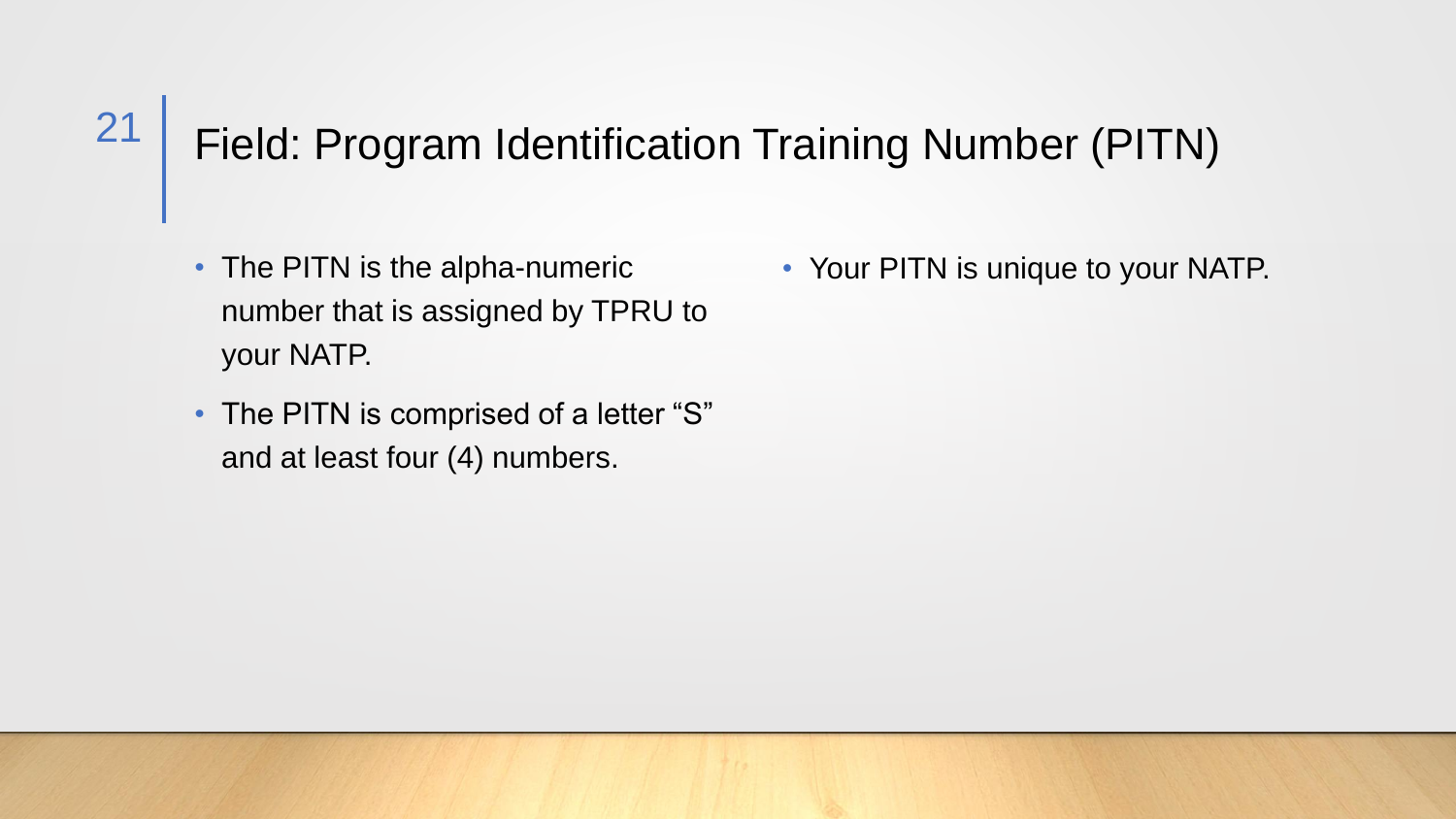22 | Field: S Number

- A PITN that starts with an "S" is a school-based NATP.
- For example, S-7986.

• The school PITN is unique to each NATP school.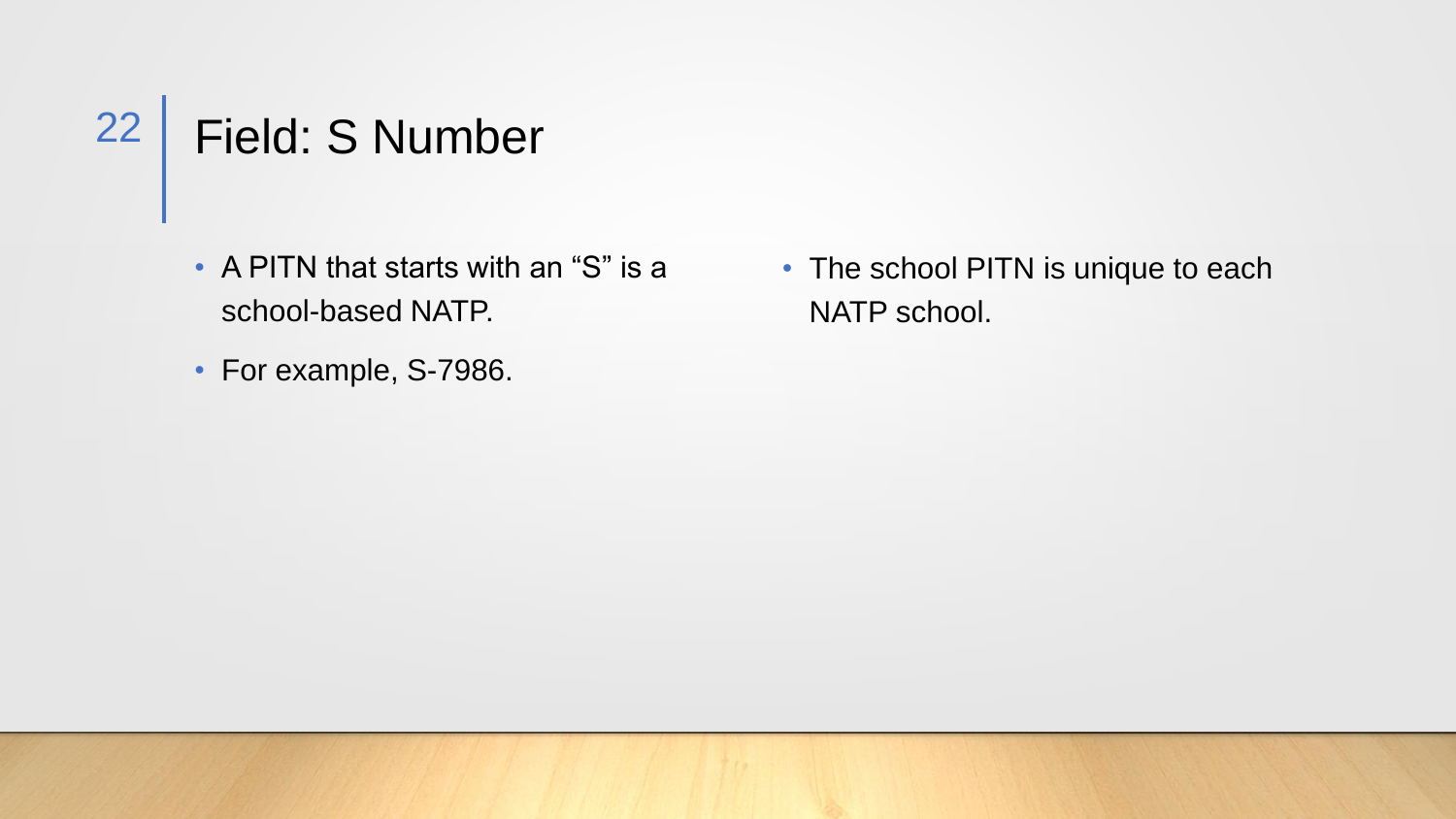#### Field: Choose Schedule Type 23

- Use the drop-down option to select the appropriate training schedule type.
	- DAY
	- PM
	- WEEKEND
- If your earliest theory start time begins before 1200, your training schedule is referred to as a DAY (morning) schedule.
- If your earliest theory start time begins at or after 1200, your training schedule is referred to as an PM (afternoon/evening) schedule.
- If your theory start time begins on a weekend, your training schedule is referred to as a Weekend schedule.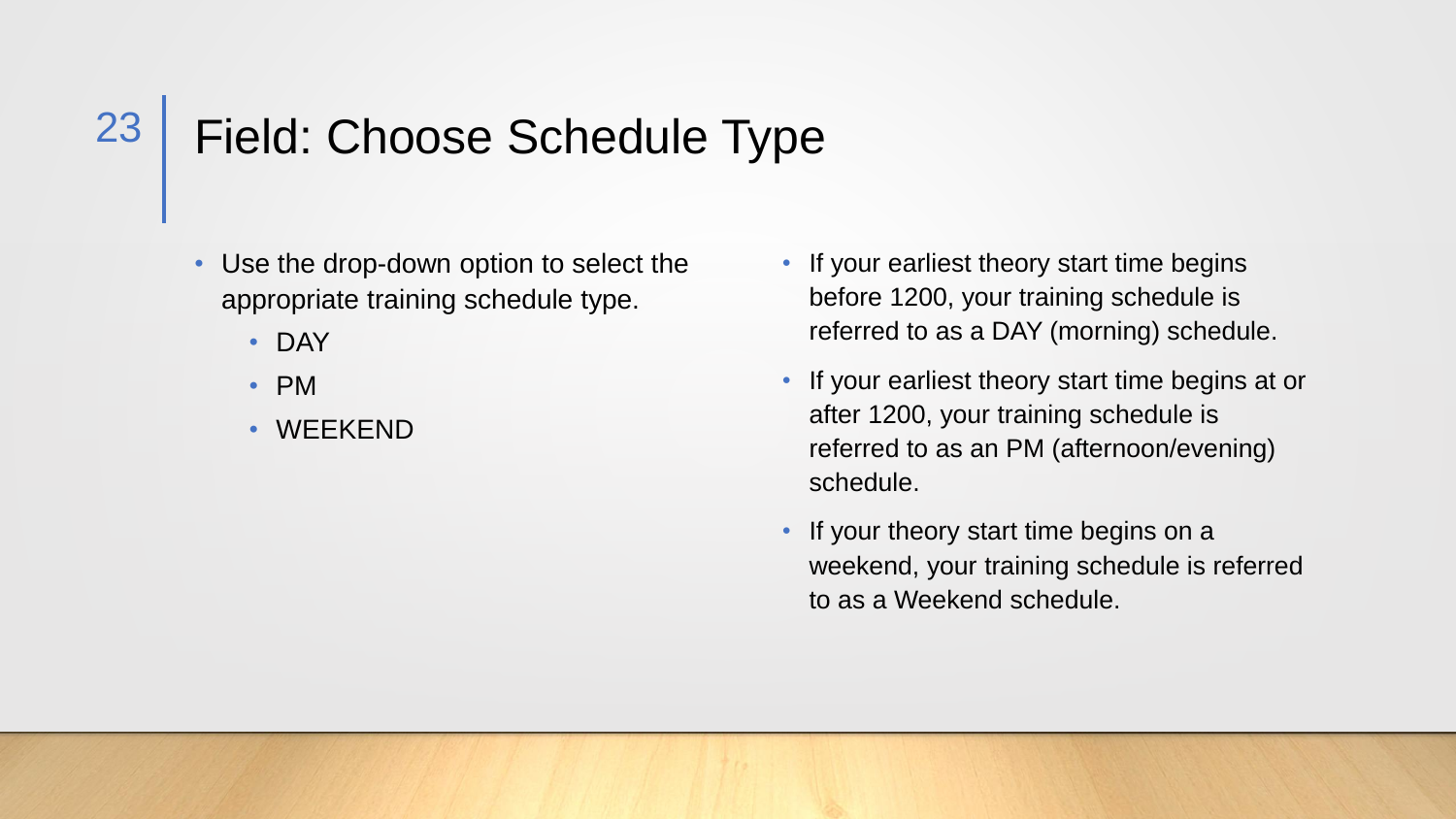#### Field: Theory Start and End Time 24

- The theory start time is the earliest beginning time listed on your entire theory training schedule (CDPH 276B).
- The theory end time is the latest ending time listed on your entire theory training schedule (CDPH 276B).

• The [CDPH 276B](https://www.cdph.ca.gov/CDPH%20Document%20Library/ControlledForms/cdph276b.pdf) Daily Nurse Assistant Training Program Schedule template is located on the TPRU website.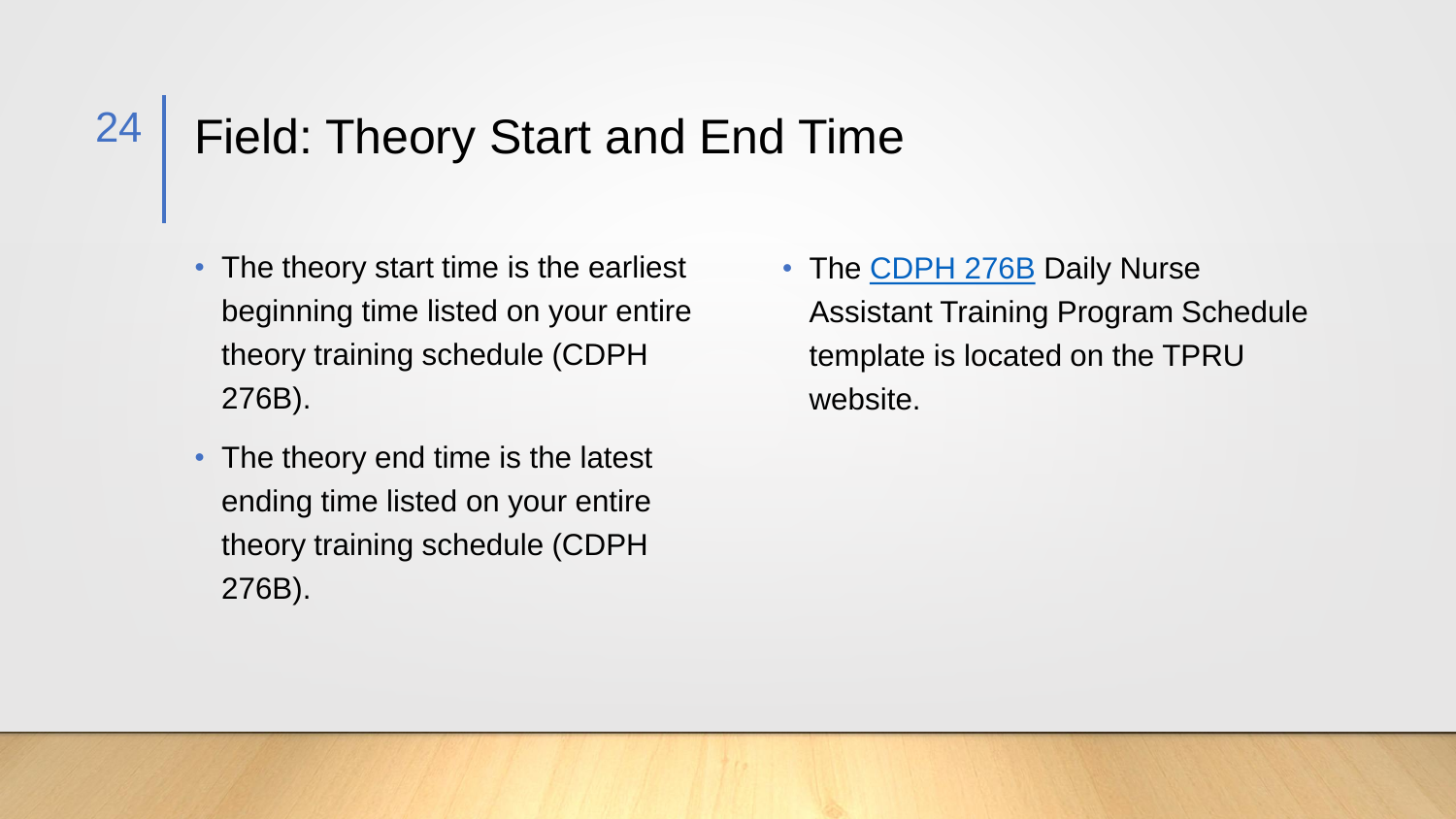#### Field: Total Theory Hours 25

- Your NATP must provide at least 60 [hours of theory training per](https://leginfo.legislature.ca.gov/faces/codes_displaySection.xhtml?sectionNum=1337.1.&nodeTreePath=4.3.16&lawCode=HSC) Health and Safety Code (HSC)  $$1337.1(b)(1)$
- Your NATP must provide all the mandatory theory topics detailed in 22 CCR §[71835\(n\)](https://govt.westlaw.com/calregs/Document/IA472F8F0CF1411E2BBC7856865668A6E?contextData=%28sc.Default%29&transitionType=Default) and HSC [§1337.1\(e\)\(2\).](https://leginfo.legislature.ca.gov/faces/codes_displaySection.xhtml?sectionNum=1337.1.&nodeTreePath=4.3.16&lawCode=HSC)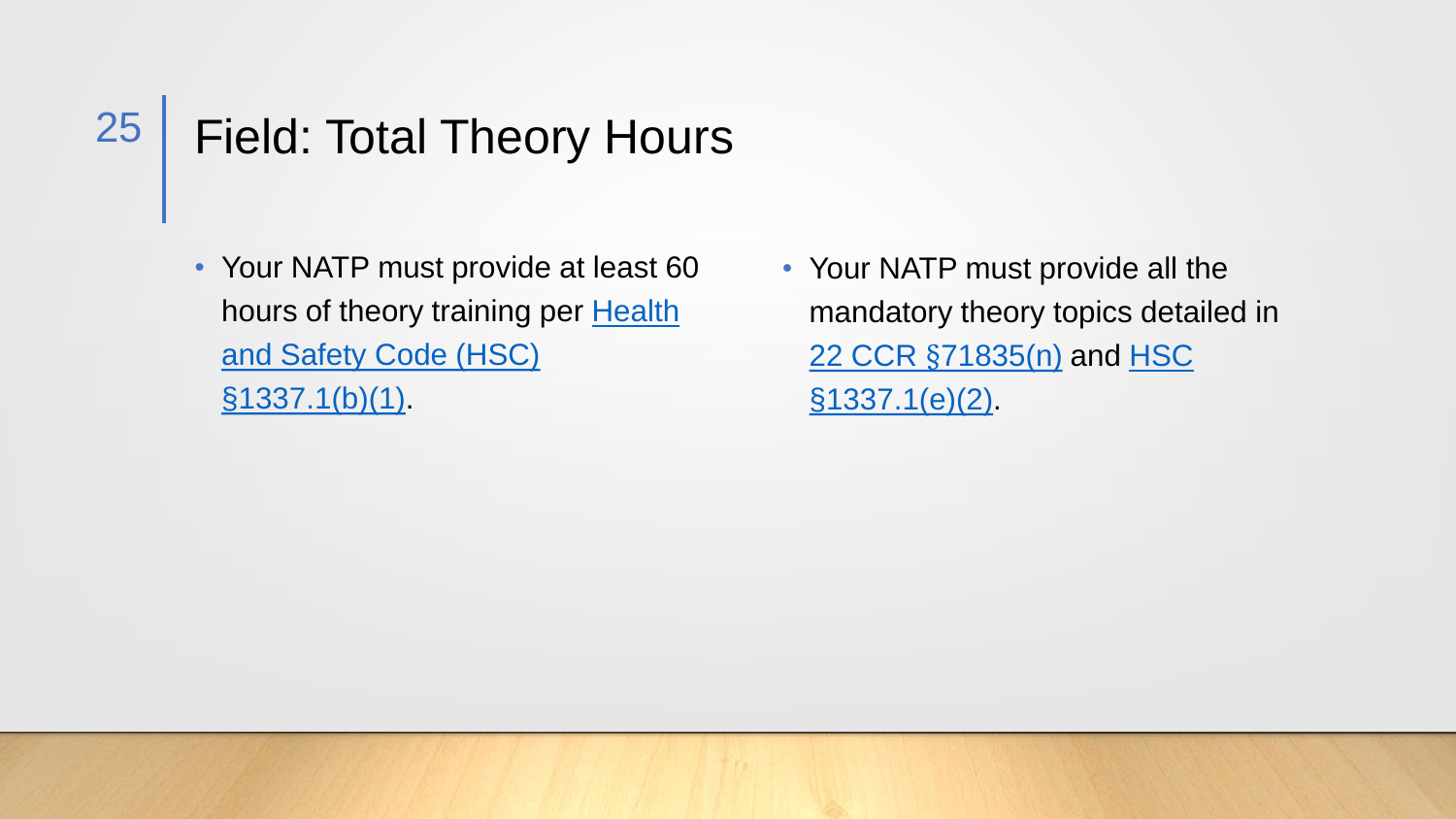#### Field: Clinical Start and End Time 26

- The earliest allowable clinical training start time is 0600 (6:00 a.m.) per [22 CCR §71835\(g\).](https://govt.westlaw.com/calregs/Document/IA472F8F0CF1411E2BBC7856865668A6E?viewType=FullText&originationContext=documenttoc&transitionType=CategoryPageItem&contextData=(sc.Default)&bhcp=1)
- The latest allowable clinical training [end time is 2000 \(8:00 p.m.\) per 22](https://govt.westlaw.com/calregs/Document/IA472F8F0CF1411E2BBC7856865668A6E?viewType=FullText&originationContext=documenttoc&transitionType=CategoryPageItem&contextData=(sc.Default)&bhcp=1) CCR §71835(g).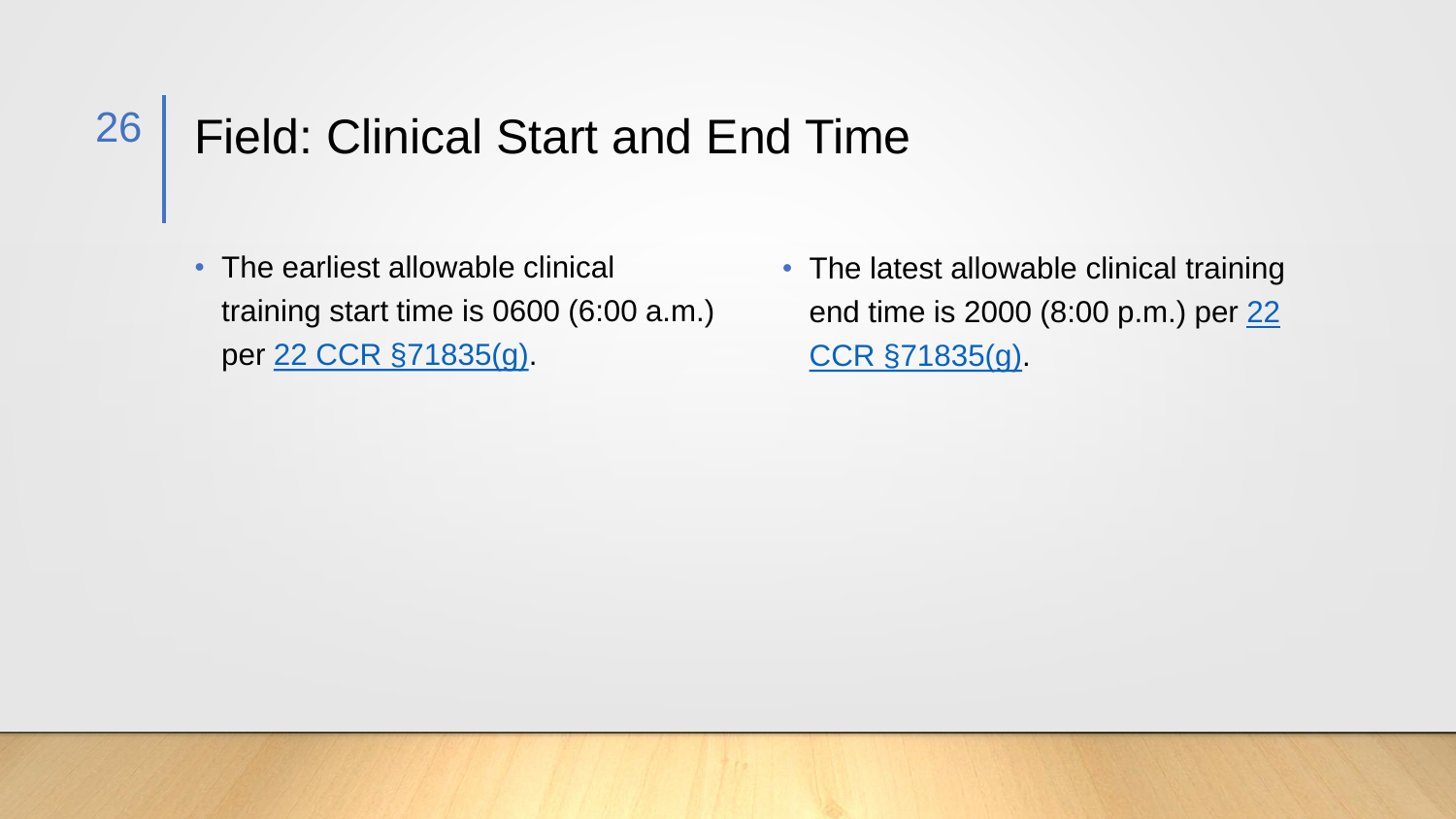#### Field: Total Clinical Hours 27

- Your NATP must provide at least 100 hours of supervised clinical training per [HSC §1337.1\(b\)\(2\) and \(4\)](https://leginfo.legislature.ca.gov/faces/codes_displaySection.xhtml?sectionNum=1337.1.&nodeTreePath=4.3.16&lawCode=HSC).
- The recommended hours of clinical [training per module are detailed in 22](https://govt.westlaw.com/calregs/Document/IA472F8F0CF1411E2BBC7856865668A6E?viewType=FullText&originationContext=documenttoc&transitionType=CategoryPageItem&contextData=(sc.Default)&bhcp=1)  CCR §71835(n).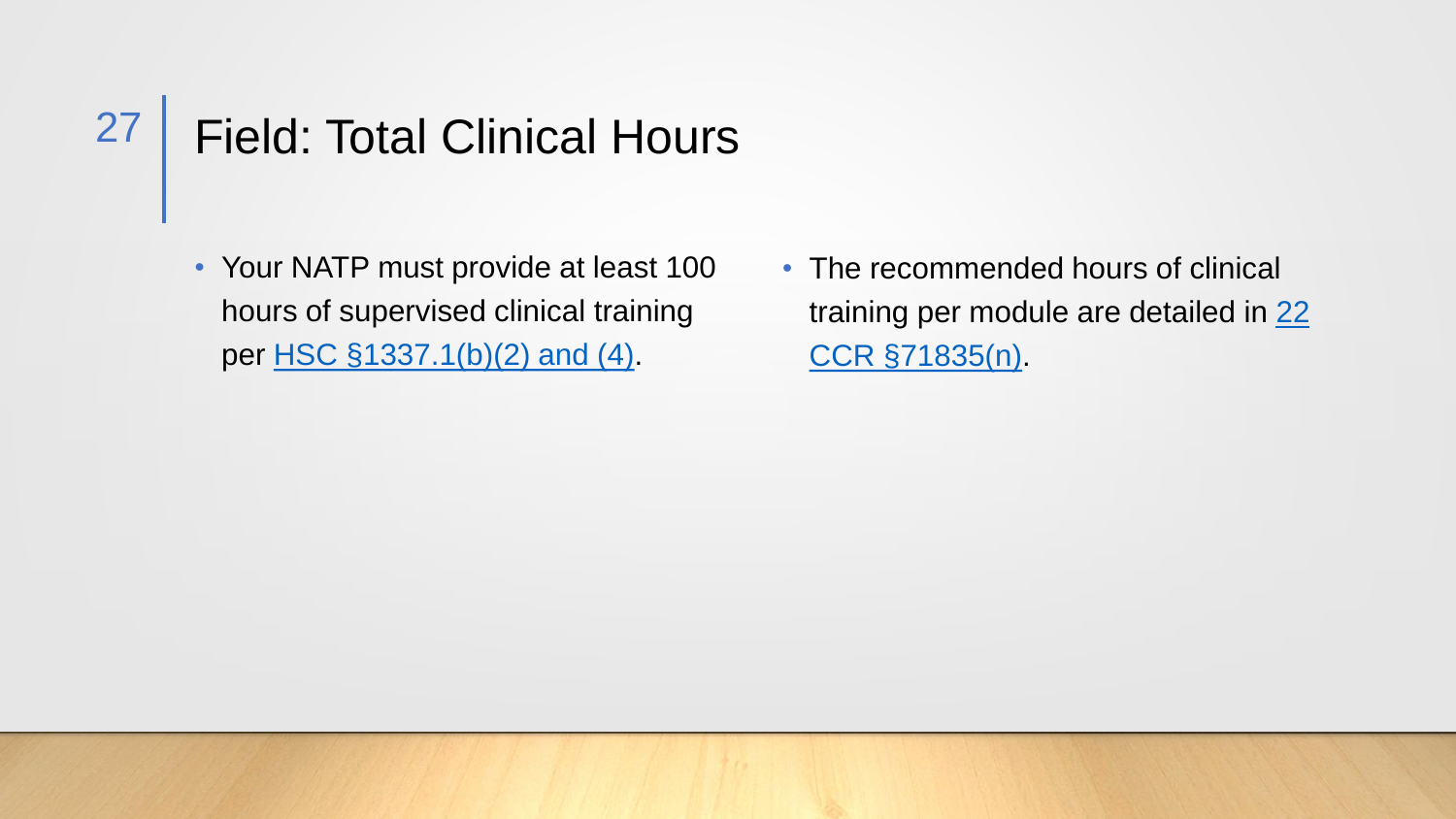#### Field: Program Expiration Date 28

- Your program expiration date is the last day that your NATP training agreement is valid.
- Your expiration date is comprised of the month, day and year (e.g., MM/DD/YYYY).
- Your NATP agreement cannot be approved for more than two years [per 42 Code of Federal Regulations](https://www.ecfr.gov/current/title-42/chapter-IV/subchapter-G/part-483/subpart-D/section-483.151)  (CFR) §483.151(e).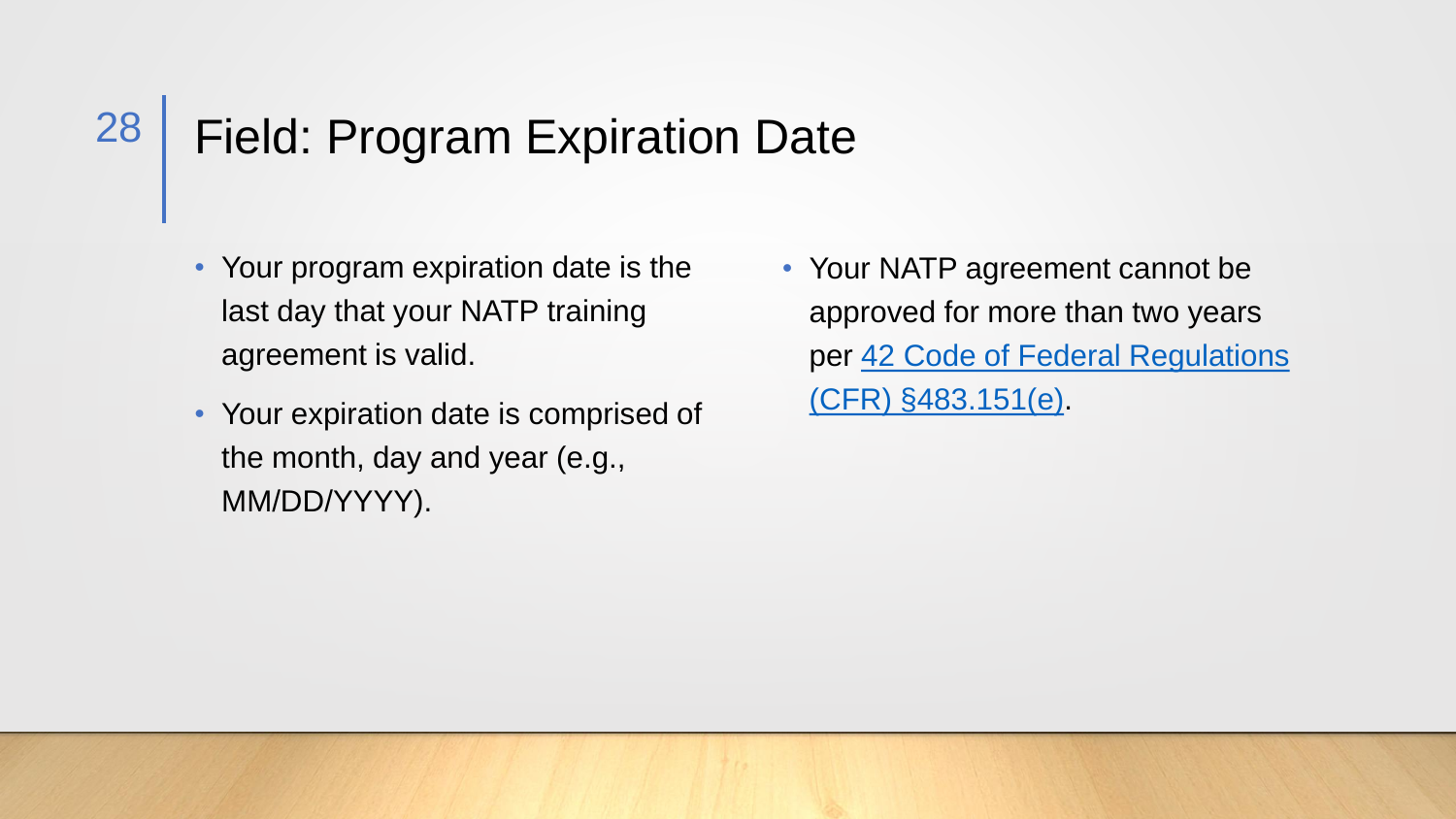### Field: You MUST Submit a Complete Training Program Schedule for Each Program Identification Training Number

• TPRU carefully checks your CDPH 276B training schedule(s) for compliance with 60 hours of mandatory theory topics and 100 [hours of clinical training per HSC](https://leginfo.legislature.ca.gov/faces/codes_displaySection.xhtml?sectionNum=1337.1.&nodeTreePath=4.3.16&lawCode=HSC) §1337.1(b).

• TPRU also checks your training schedule(s) to ensure that 16 hours of mandatory theory training is provided to students prior to direct [contact with residents per](https://www.ecfr.gov/current/title-42/chapter-IV/subchapter-G/part-483/subpart-D/section-483.152) 42 CFR §483.152(b)(1).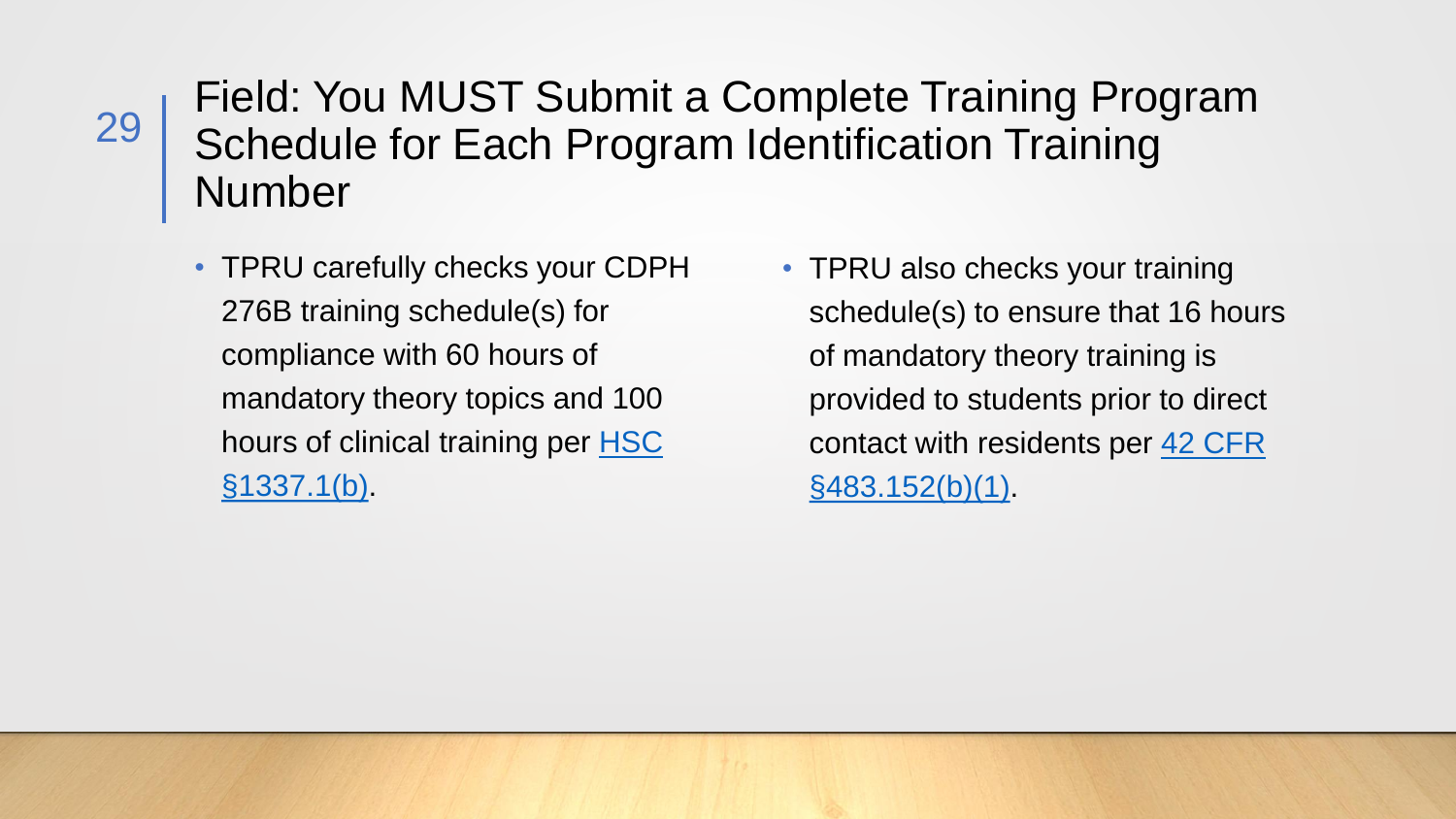### Field: The Program Attests to Using the Most Current Department Forms for the Skills Check List and the Individual Student Record

- Your NATP MUST use the most current program forms which are listed on the [TPRU NATP webpage.](https://www.cdph.ca.gov/Programs/CHCQ/LCP/Pages/Nurse-Assistant-Training-Program-Applicants.aspx)
- **If your program chooses to use their own CDPH 276A and 276D forms, they MUST contain the same information that is provided by the Department's most current forms.**
- Form Links:
	- CDPH 276A Nurse Assistant [Training Program Skills Check List](https://www.cdph.ca.gov/CDPH%20Document%20Library/ControlledForms/cdph276a.pdf)
	- CDPH 276C Nurse Assistant [Certification Training Program](https://www.cdph.ca.gov/CDPH%20Document%20Library/ControlledForms/cdph276c.pdf)  Individual Student Record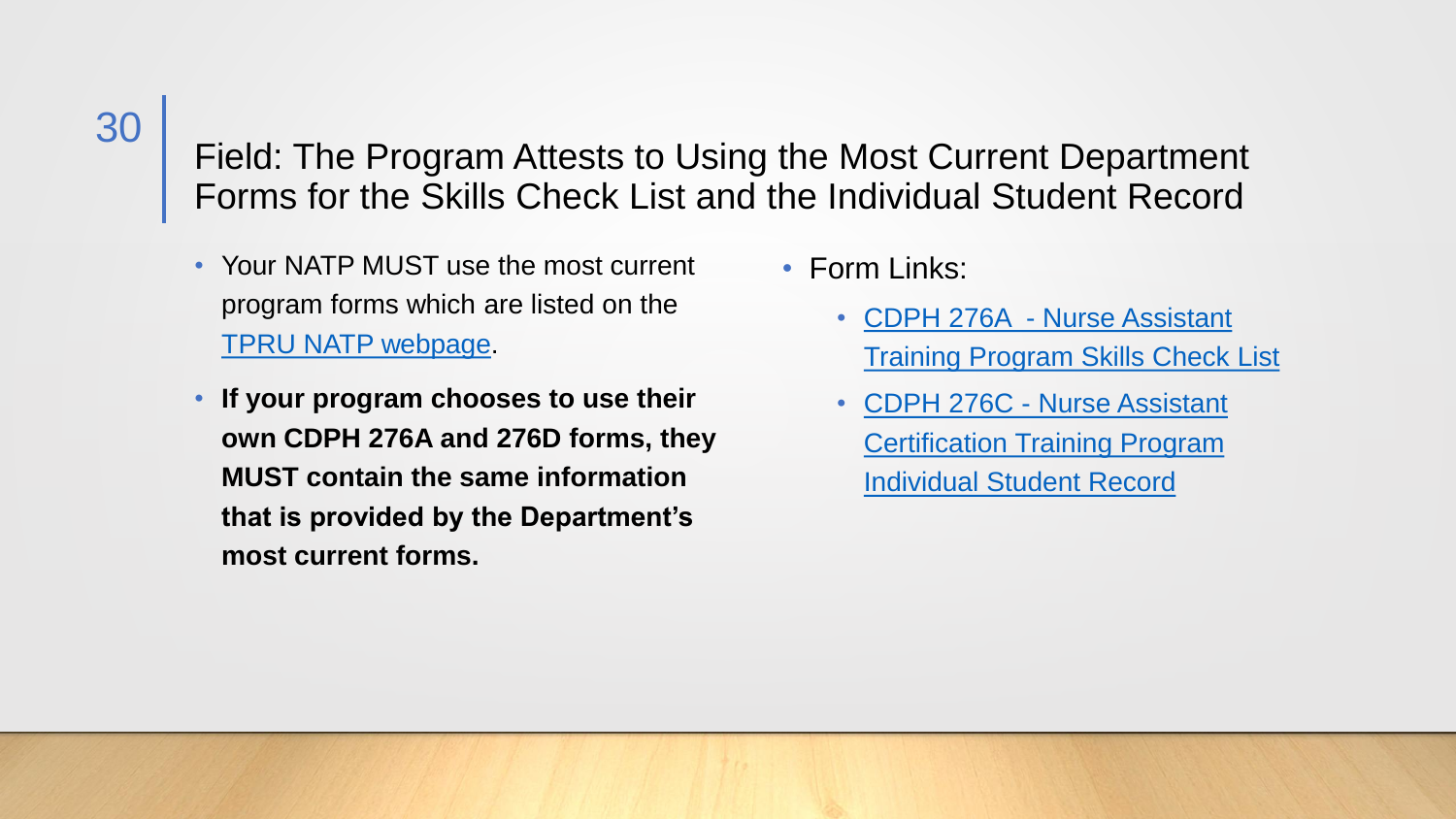### Field: MUST list ALL Current and Proposed Program **Instructors**

• List the first name, last name and professional title (LVN or RN) of each current and proposed NATP instructor.

31

- If the Registered Nurse Program Director (RNPD) desires to also be an instructor, list their name and professional title.
- List the license number of each LVN or RN.
- If an instructor was previously approved by TPRU, list the Director of Staff Development (DSD) approval number (optional). This helps TPRU look up the nurse in our records.
- TPRU checks to ensure each nurse listed is active and in good standing on the California Department of **Consumer Affairs [BREEZE](https://www.breeze.ca.gov/datamart/mainMenu.do;jsessionid=fmEYvgMcaNJNWowM0YU2VpE18KM2XQaOCqxWH6Q9.vo-16-w9vnz) licensing** system.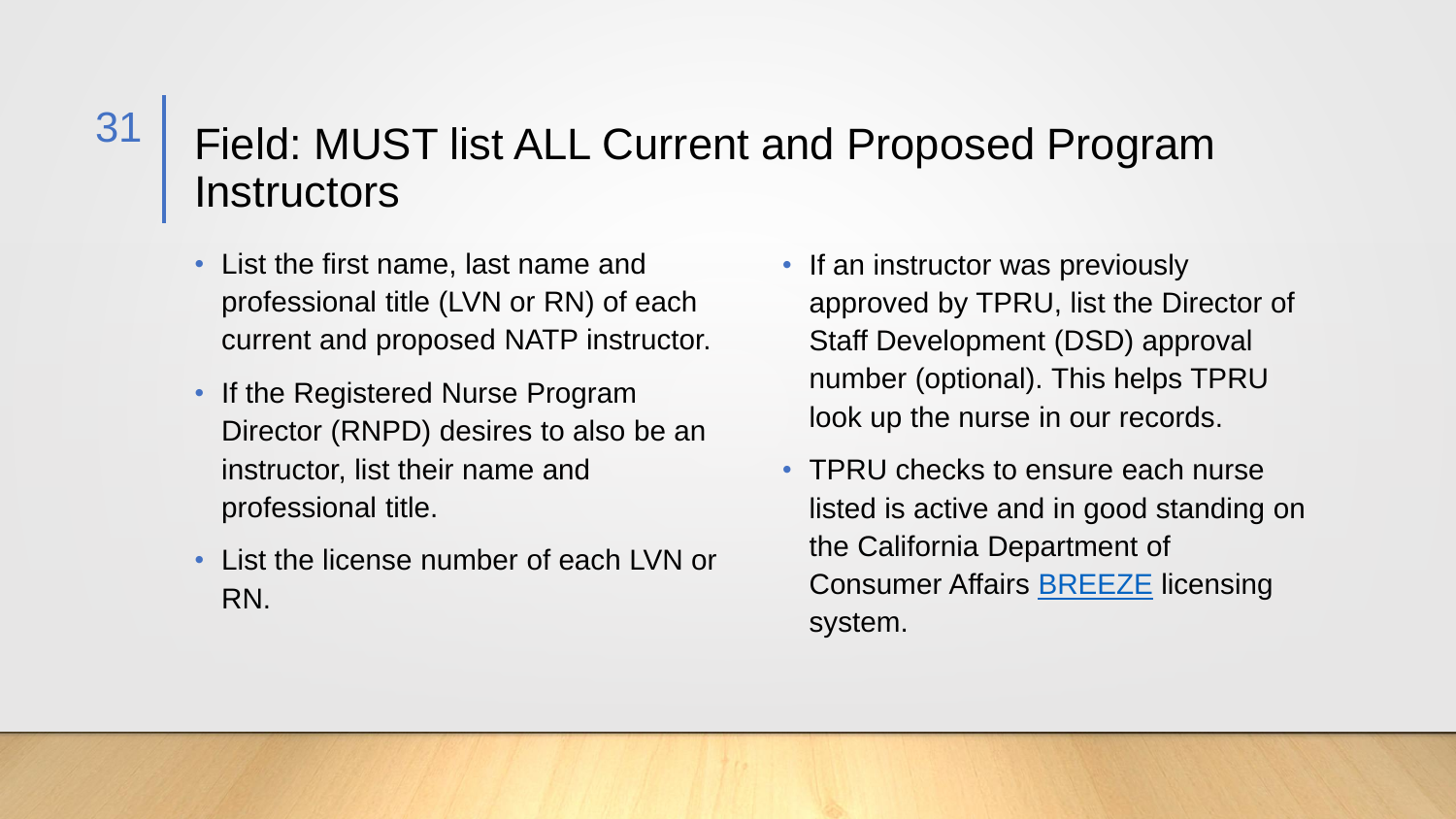#### Field: Only submit a CDPH 279 and resume for a NEW Instructor 32

- Submit a complete CDPH 279 Instructor application.
- The resume must clearly address the [required qualifications per 22 CCR](https://govt.westlaw.com/calregs/Document/I49D46510D4BC11DE8879F88E8B0DAAAE?viewType=FullText&originationContext=documenttoc&transitionType=CategoryPageItem&contextData=(sc.Default)&bhcp=1) §71829(a)(2) and (d).
- NOTE: TPRU may request a copy of any/all nurse resumes upon request, as a copy of the resume MUST be kept on file at the facility or agency, [22 CCR §71829\(a\).](https://govt.westlaw.com/calregs/Document/I49D46510D4BC11DE8879F88E8B0DAAAE?viewType=FullText&originationContext=documenttoc&transitionType=CategoryPageItem&contextData=(sc.Default)&bhcp=1)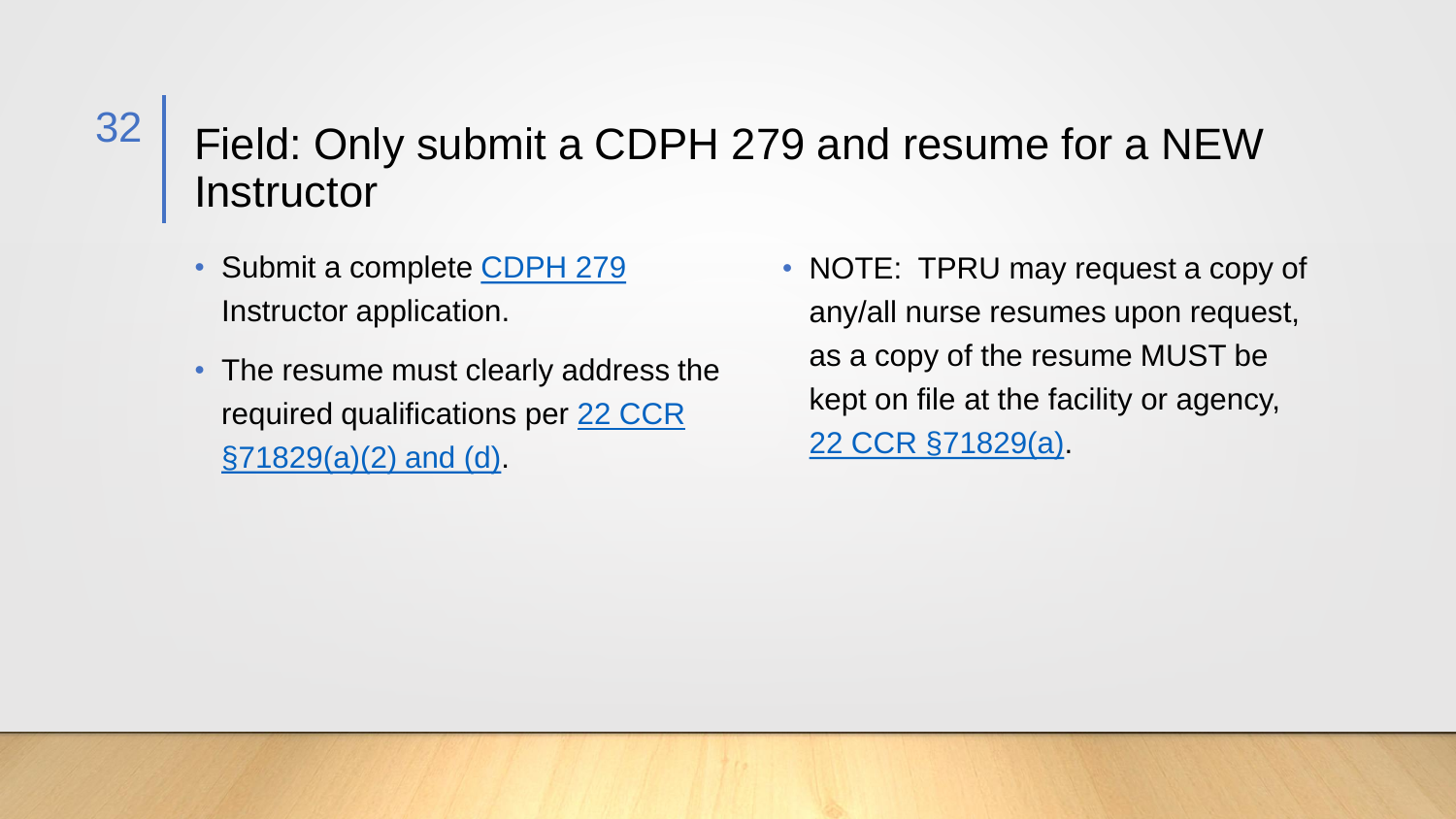#### Field: MUST List All Clinical Training Sites 33

- List the full name of each clinical training site.
- List the physical street address of each Skilled Nursing Facility (SNF) or Intermediate Care Facility (ICF) where the clinical training is provided. The address must include the street number, street name, city, county (optional), state and ZIP code.
- A post office box is not an acceptable clinical training site address because it must be the physical location where the clinical training occurs.
- A corporate address is not an acceptable clinical training site address because it must be the physical location where the clinical training occurs.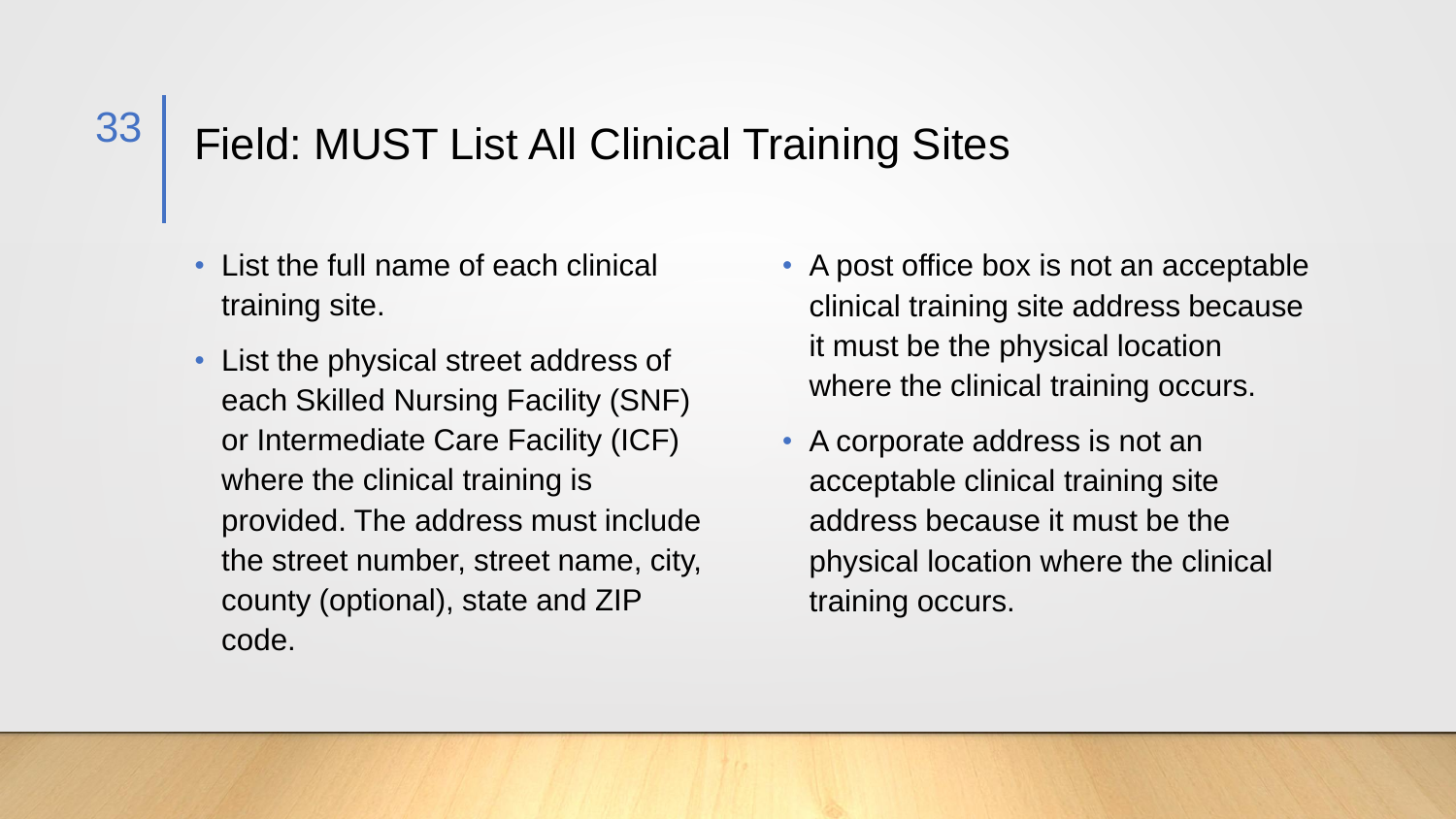### Field: MUST List All Clinical Training Sites (cont.)

- TPRU recommends securing multiple clinical training site agreements, as SNFs and ICFs can receive negative monitoring surveys that result in a loss of their ability to serve as a clinical training site or conduct any NATP activities in their facilities for two years.
- Facilities can also limit or prohibit visitors (students are considered visitors) for any reason.
- The Department cannot force a facility to be a clinical training site.
- For example, due to COVID or other health restrictions, visitors may be limited or prohibited from entering the facility for varying lengths of time, which may negatively impact the training program.
- **TIP: If the training program has multiple clinical training site agreements, they can shift their students to another approved clinical training site if needed.**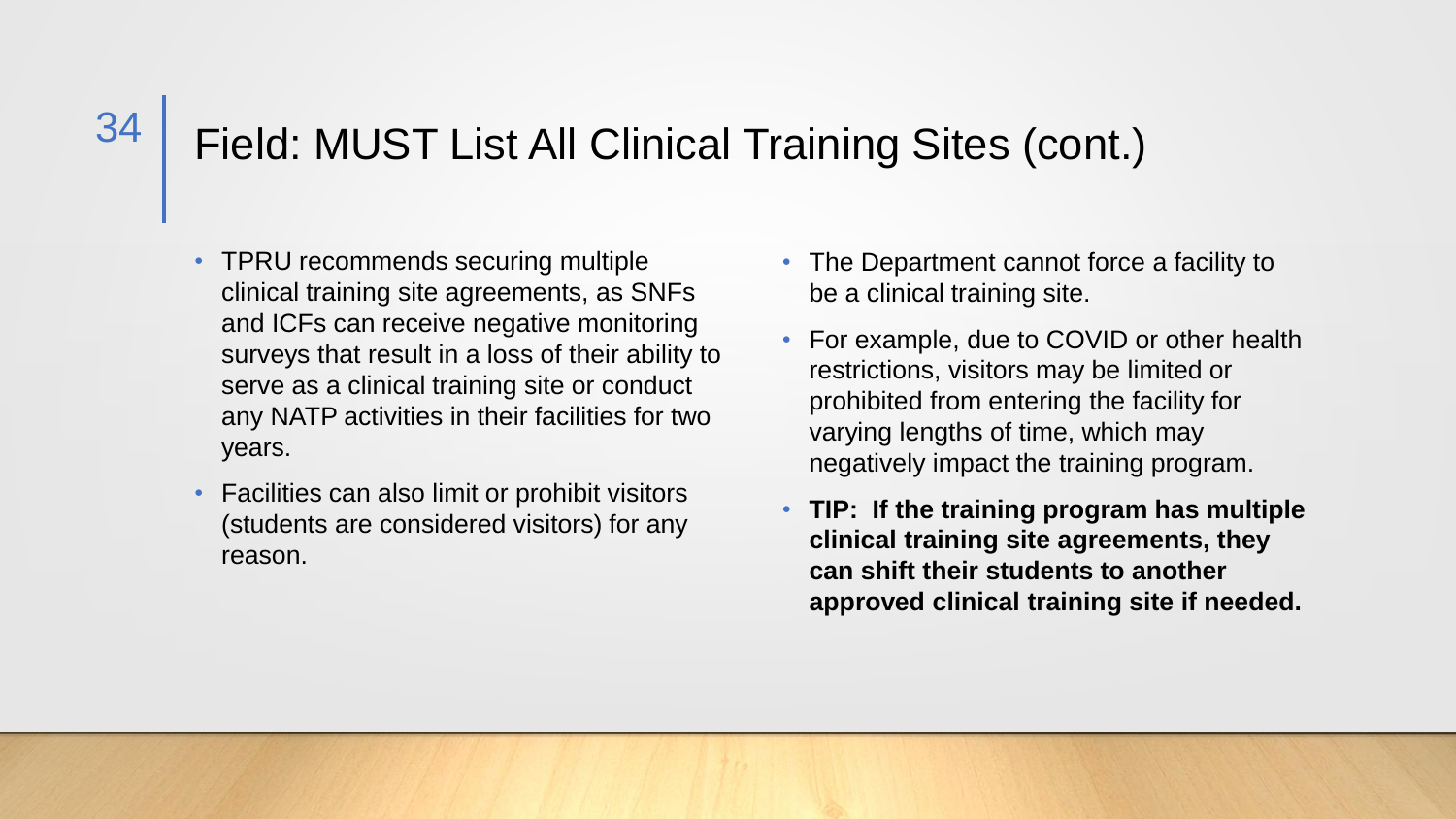### Field: MUST List All Clinical Training Sites (cont.)

- **TIP: There is no limit to the number of clinical training site agreements that your NATP can have**.
- The only limitation is that the clinical training site must be within a "reasonable" distance from the theory training location. TPRU defines a "reasonable" distance as being within a one-hour drive from the theory training location.
- A facility cannot serve as a clinical training site for an NATP if it has a Nurse Aide Training and Competency Evaluation Program (NATCEP) Loss which is triggered by a negative survey per [42 CFR §483.151\(f\).](https://www.ecfr.gov/current/title-42/chapter-IV/subchapter-G/part-483/subpart-D/section-483.151)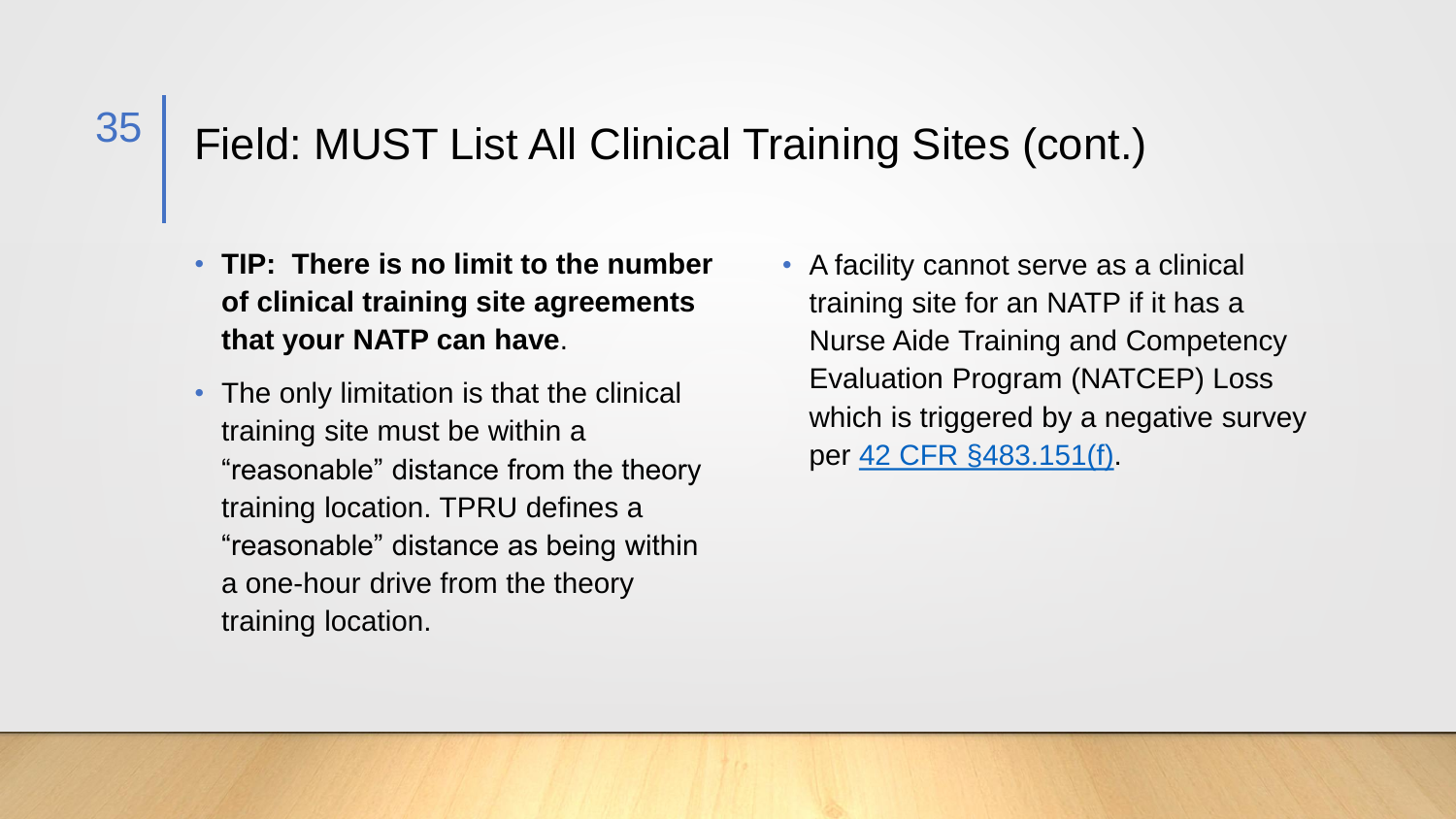### Field: Submit a Clinical Training Site Agreement for Each Clinical Training Site

- Submit a complete CDPH 276E Clinical Training Site Agreement for each clinical training site listed.
- Electronic signatures are acceptable per [CIV §1633.7\(d\).](https://leginfo.legislature.ca.gov/faces/codes_displaySection.xhtml?lawCode=CIV§ionNum=1633.7.)
- **TIP: TPRU must reapprove all clinical training site agreements at least every two years as part of the NATP renewal process to comply with [42 CFR §483.151\(b\)\(2\).](https://www.ecfr.gov/current/title-42/chapter-IV/subchapter-G/part-483/subpart-D/section-483.151)**
- A contractor who provides an NATP shall be responsible for the program in its entirety [at least 60 hours of theory and 100 hours of clinical training] per [22 CCR §71835\(c\)](https://govt.westlaw.com/calregs/Document/IA472F8F0CF1411E2BBC7856865668A6E?viewType=FullText&originationContext=documenttoc&transitionType=CategoryPageItem&contextData=(sc.Default)&bhcp=1).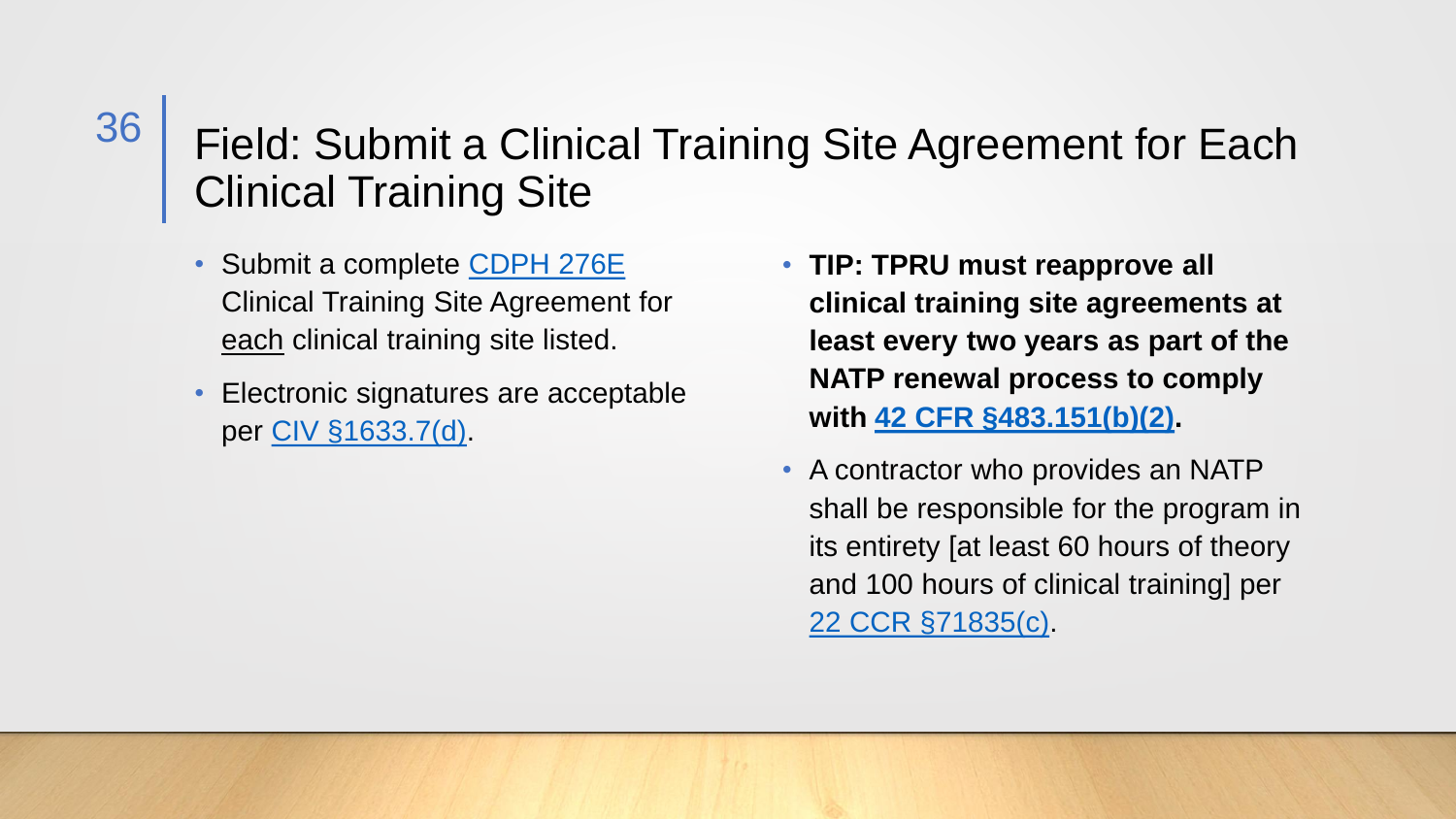### Field: Submit The Following If Changes Have Occurred Since Your Last Approval

- Submit a copy of your updated CDPH 276P Policies and Procedures if they changed from the last approval.
- Submit an updated Organizational Chart if the names, titles, positions or reporting structure changed from the last approval.
- Submit an updated Instructor Monitoring Tool if it changed from the last approval.
- Submit updated Job Descriptions if they changed from the last approval.
- Submit four (4) sample Lesson Plans if the curriculum changed from the last approval.
- Submit an updated CDPH 276D (Private/Proprietary School ONLY) if there was a change in RNPD, ownership, or controlling interest of five (5) percent or more in your program from the last approval.
- Submit an updated Skills Check List and Individual Student Record if they changed from the last approval.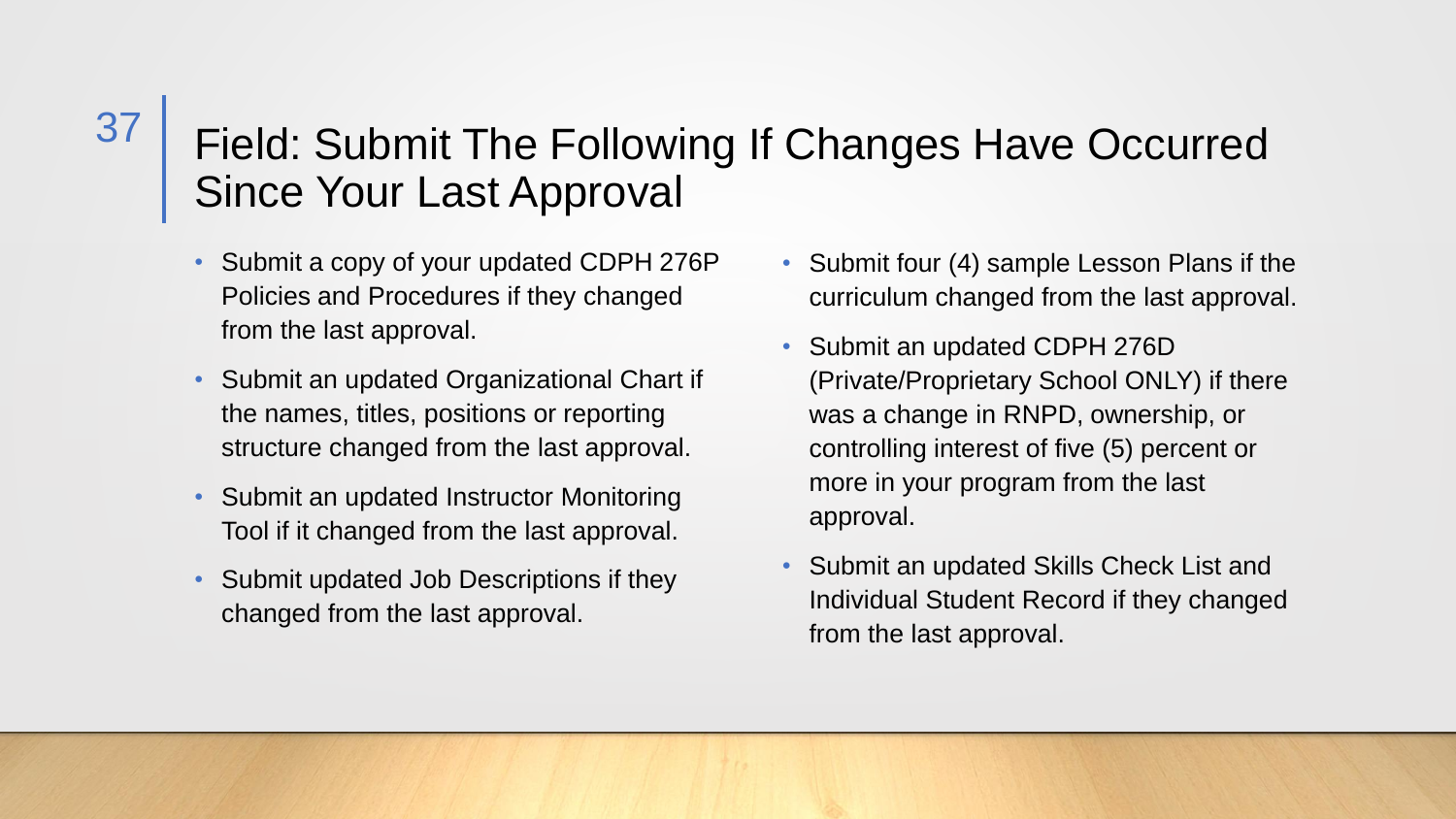Field: We attest under the penalty of perjury that the above information is correct and accurate, and that we will abide by all applicable codes, regulations and rules pertaining to our NATP

- Enter the following information for the NATP Administrator/Owner:
	- First name, last name and title
	- Area code, phone number and extension
	- Direct email address

38

• NATP Administrator/Owner signature and date

• The NATP Administrator/Owner is ultimately responsible for the entire NATP agreement.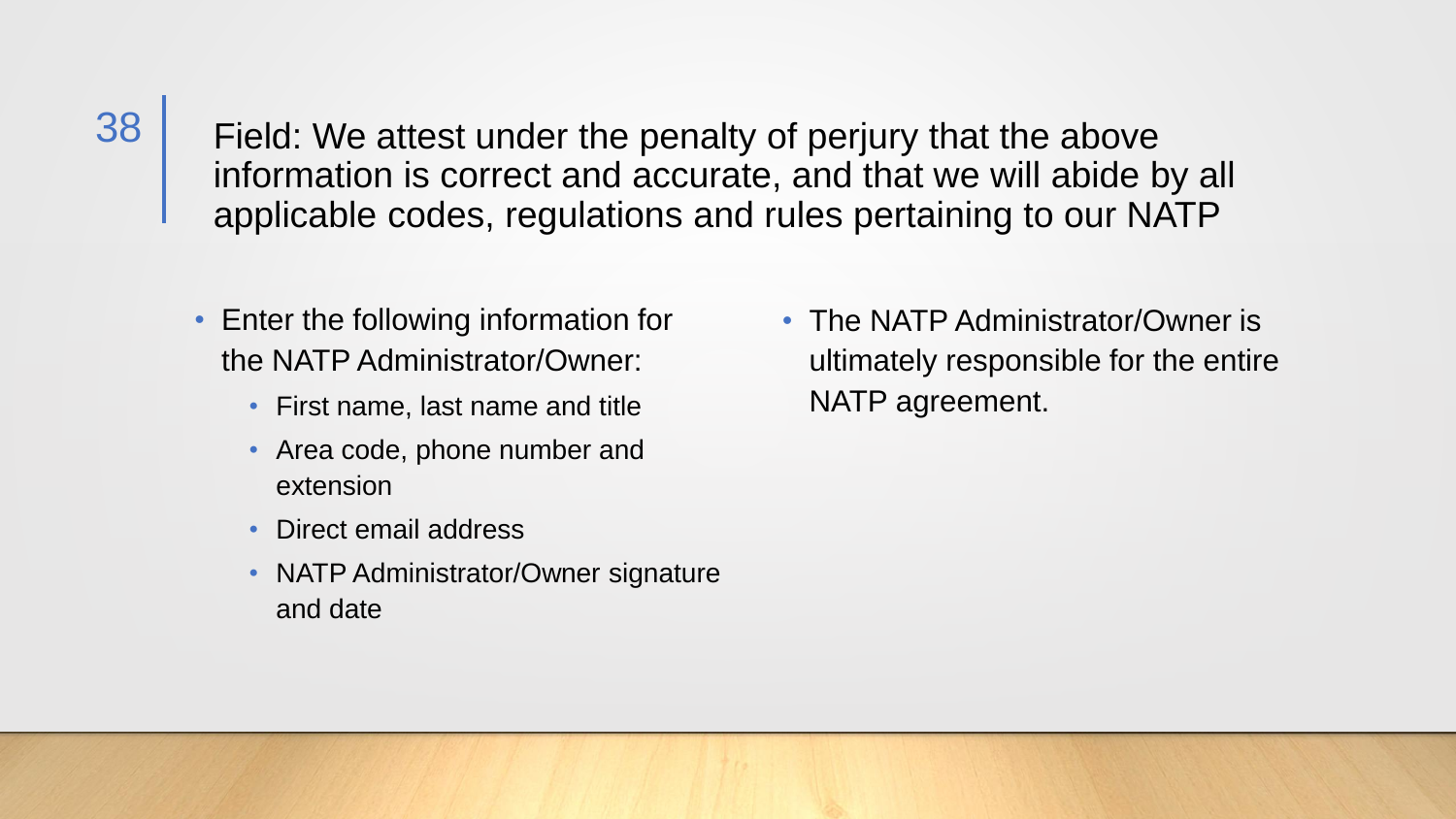Field: We attest under the penalty of perjury that the above information is correct and accurate, and that we will abide by all applicable codes, regulations and rules pertaining to our NATP (cont.)

- Enter the following information for the RNPD/Director of Nursing (DON):
	- First name, last name and RN License Number
	- Area code, phone number and extension
	- Direct email address
	- RNPD/DON signature and date
- The RNPD/DON is a licensed registered nurse and is responsible for the overall management of the NATP per [42 CFR §483.152\(a\)\(5\)\(i\)](https://www.ecfr.gov/current/title-42/chapter-IV/subchapter-G/part-483/subpart-D/section-483.152).
- TPRU policy does allow an RNPD for a school NATP to teach IF they have been approved as an Instructor by TPRU AND if another person in the organization (e.g., owner, program administrator, school principal) monitors the RNPD as an Instructor.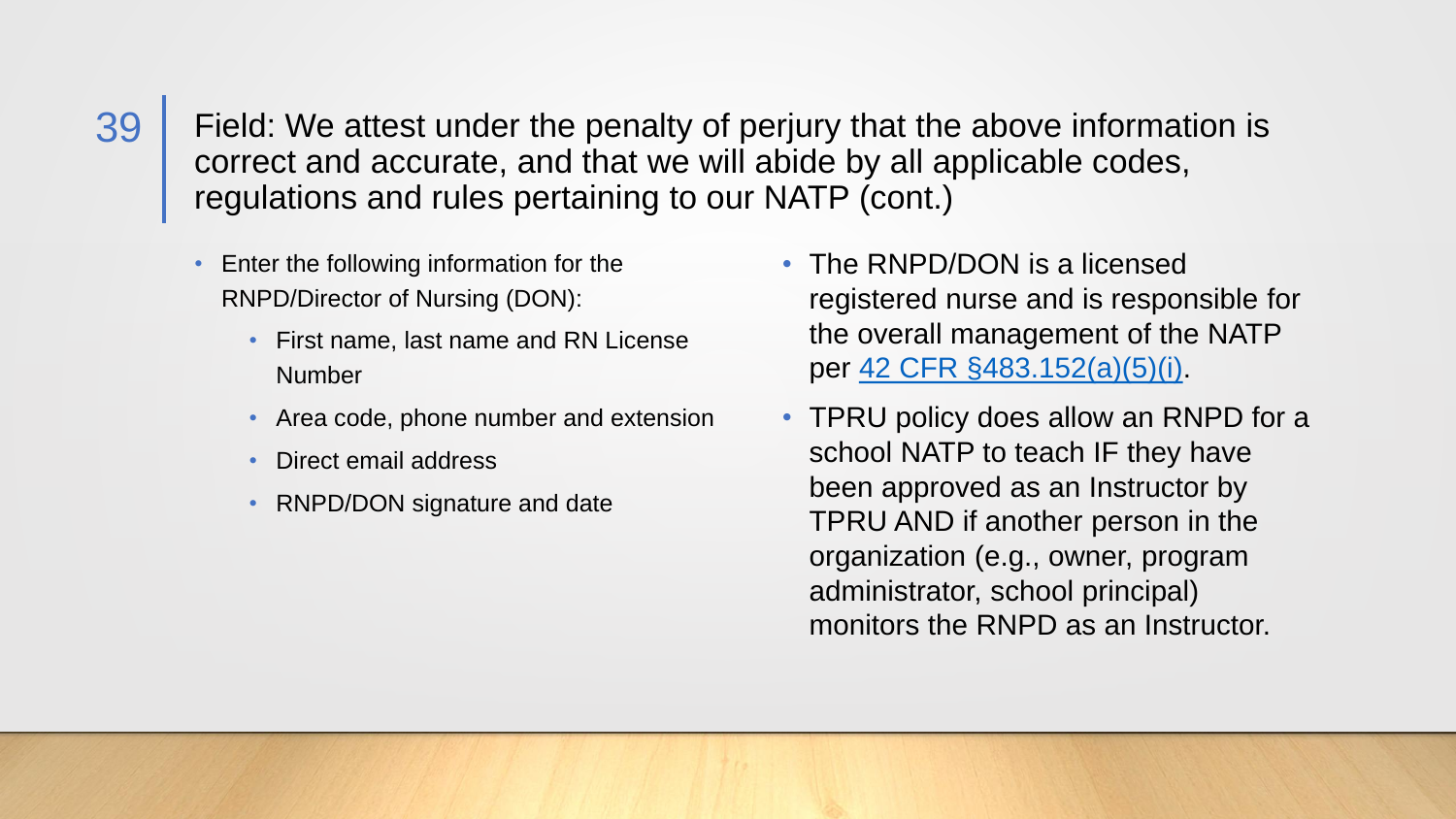### Field: "California Department of Public Health Use Only"

- Leave this box empty.
- TPRU staff will complete this box when the renewal is approved.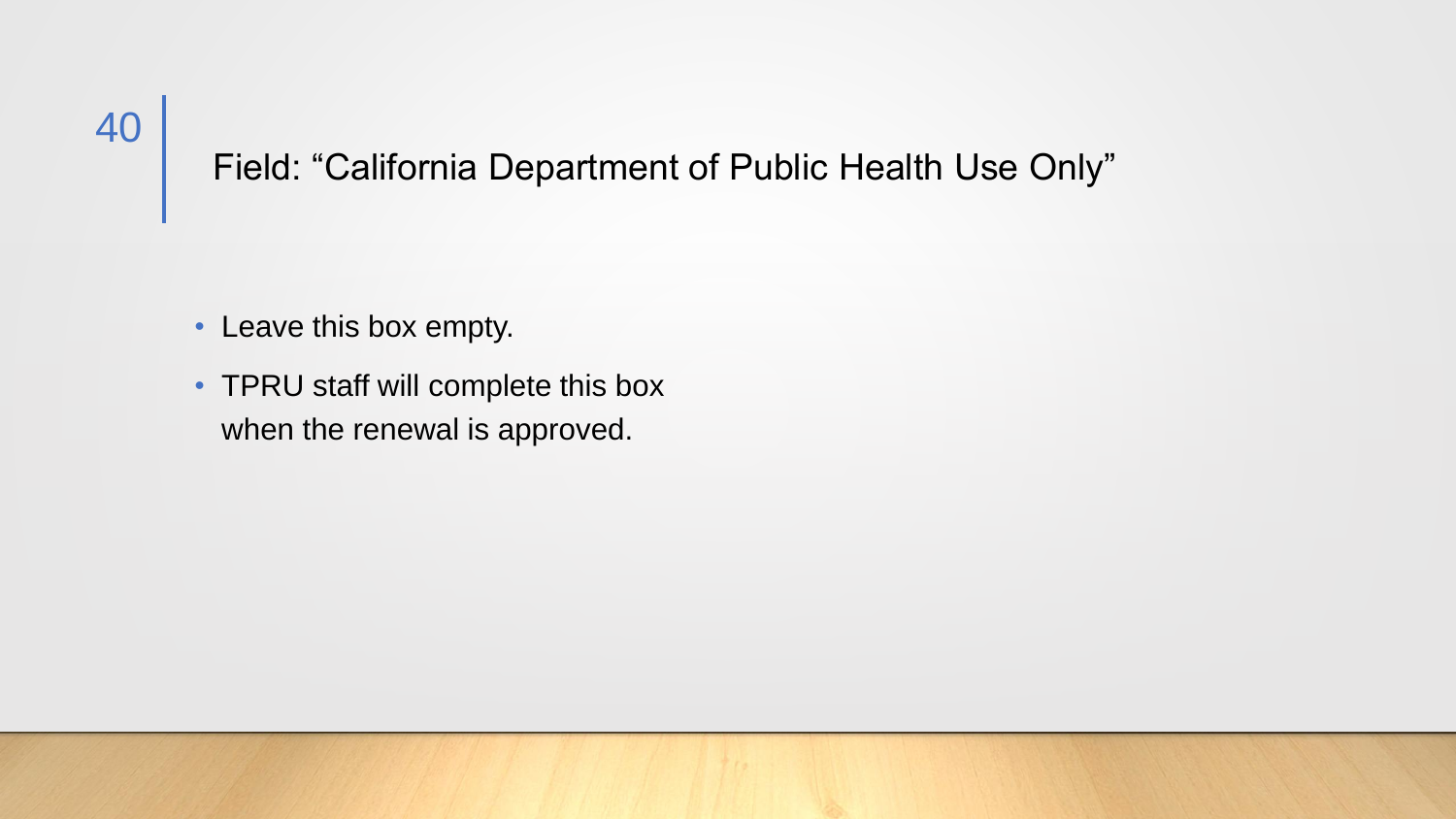Your application is almost complete. Now it's time to carefully review your entire application packet for accuracy and completeness.

- Did you use the most current application forms on the TPRU website?
- Did you complete each applicable field of the application?
- Did you document the most current and accurate information?
- Did you include the required supplemental documentation?
- *The goal is for you to submit a complete and accurate renewal application the first time!*
- TIP: Review the instructions to check your entire application for accuracy and completeness.
- Remember, using old forms and/or submitting an incomplete application with missing required supporting documents is the most common reason for denying an application.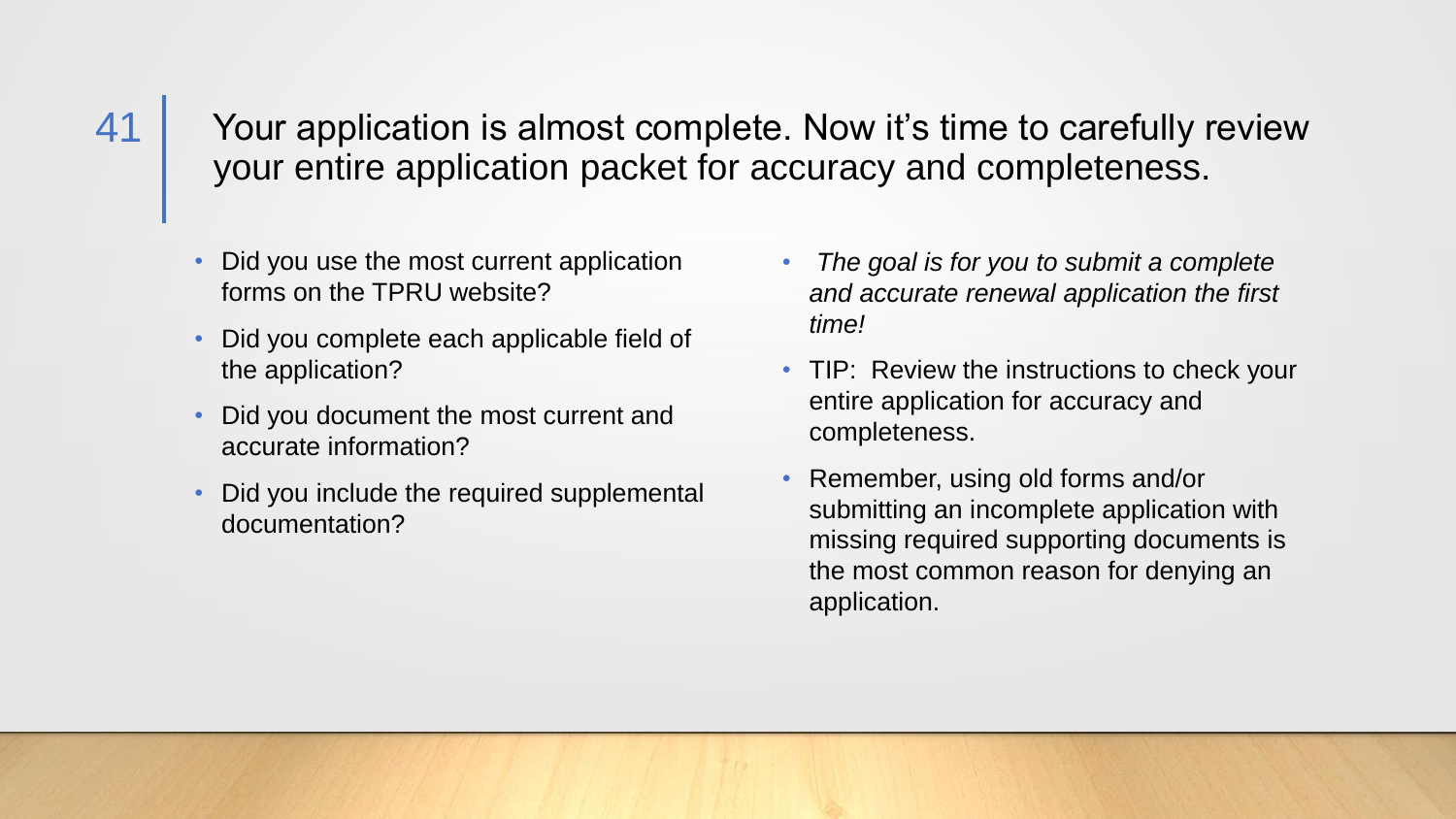### Good News! Your application packet is complete!

• *Congratulations! You reached the gold standard of compiling a complete and accurate renewal application the first time!*

- We hope this information was helpful for you to check your entire application for accuracy and completeness.
- TPRU thanks you for helping us process your application faster by submitting a complete and accurate application using the most current forms on our website!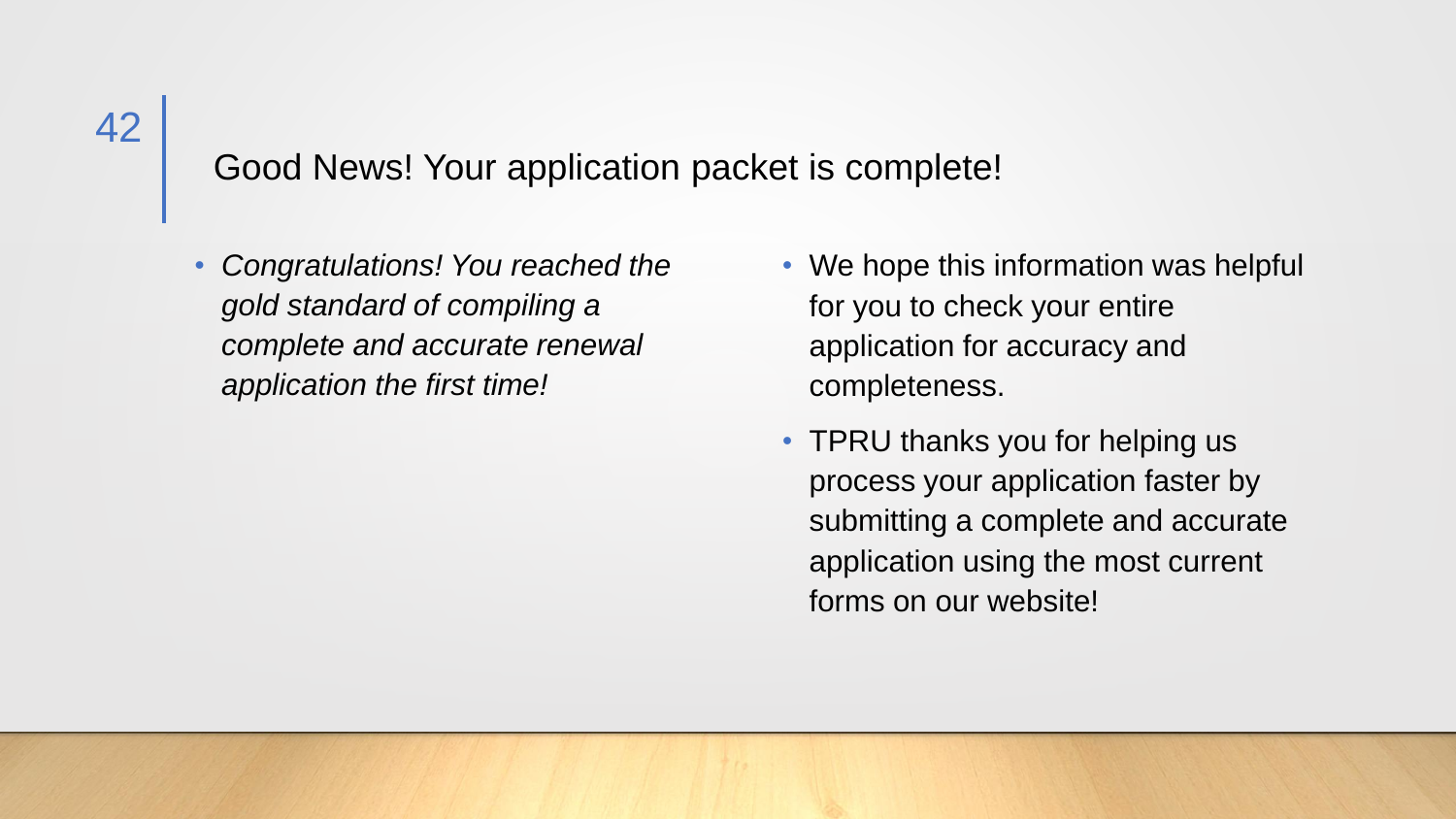### You are now ready to submit your complete renewal packet to TPRU 43

• You MUST submit the complete application packet containing your renewal application and all supporting documents to the TPRU mailbox at [TPRU@cdph.ca.gov.](mailto:TPRU@cdph.ca.gov)

#### OR

- You may fax your complete application packet to the TPRU electronic fax number at 916-636-6760 and it will be automatically forwarded to the TPRU mailbox.
- Effective January 1, 2022, mailed applications will NO longer be accepted or returned by TPRU. This supports the Department's commitment to promote paperless communication.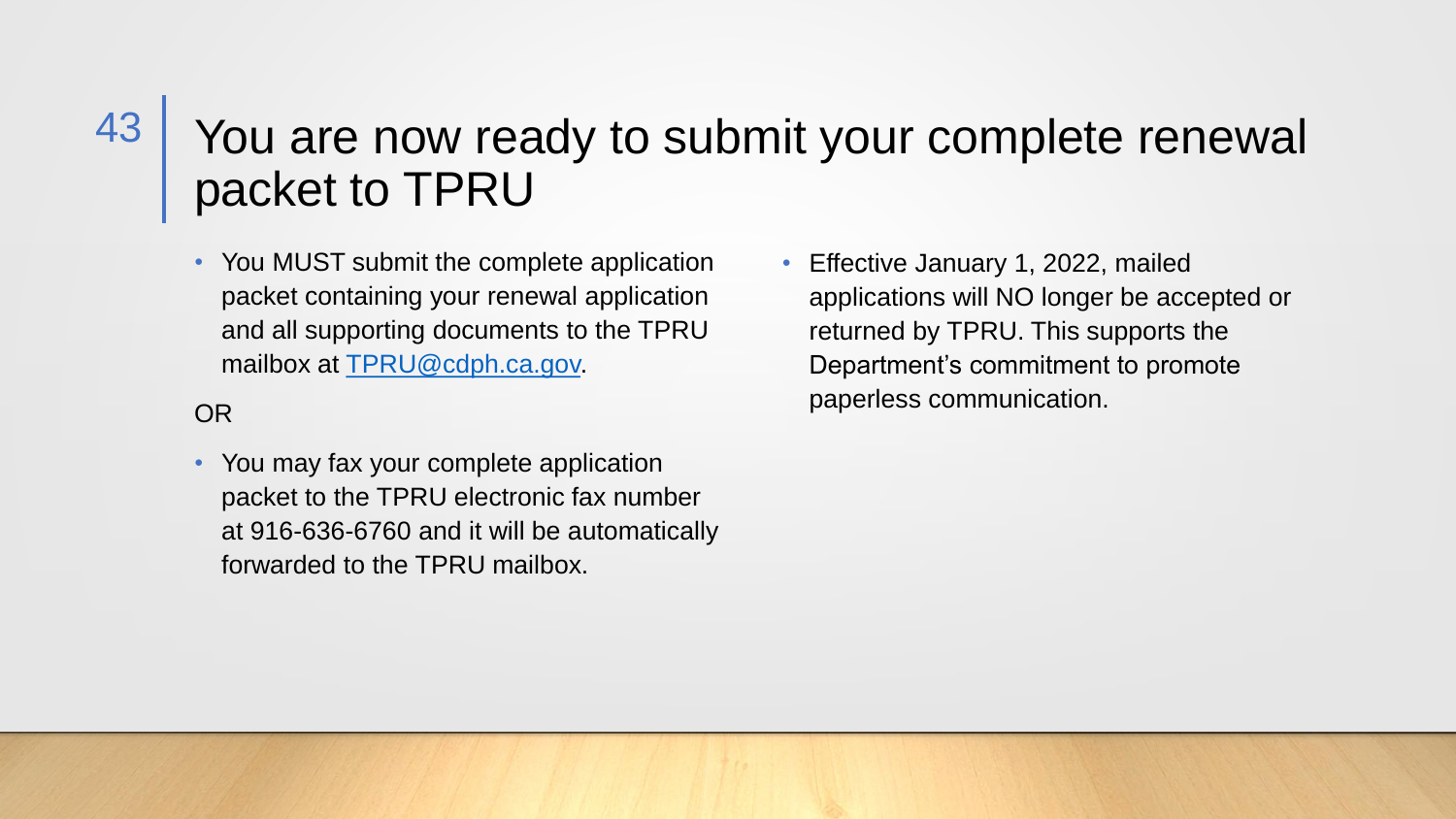### What should you do if your application is approved?

• Congratulations! Your NATP was renewed!

• We recommend that you document your next expiration date on your calendar now so you can plan ahead.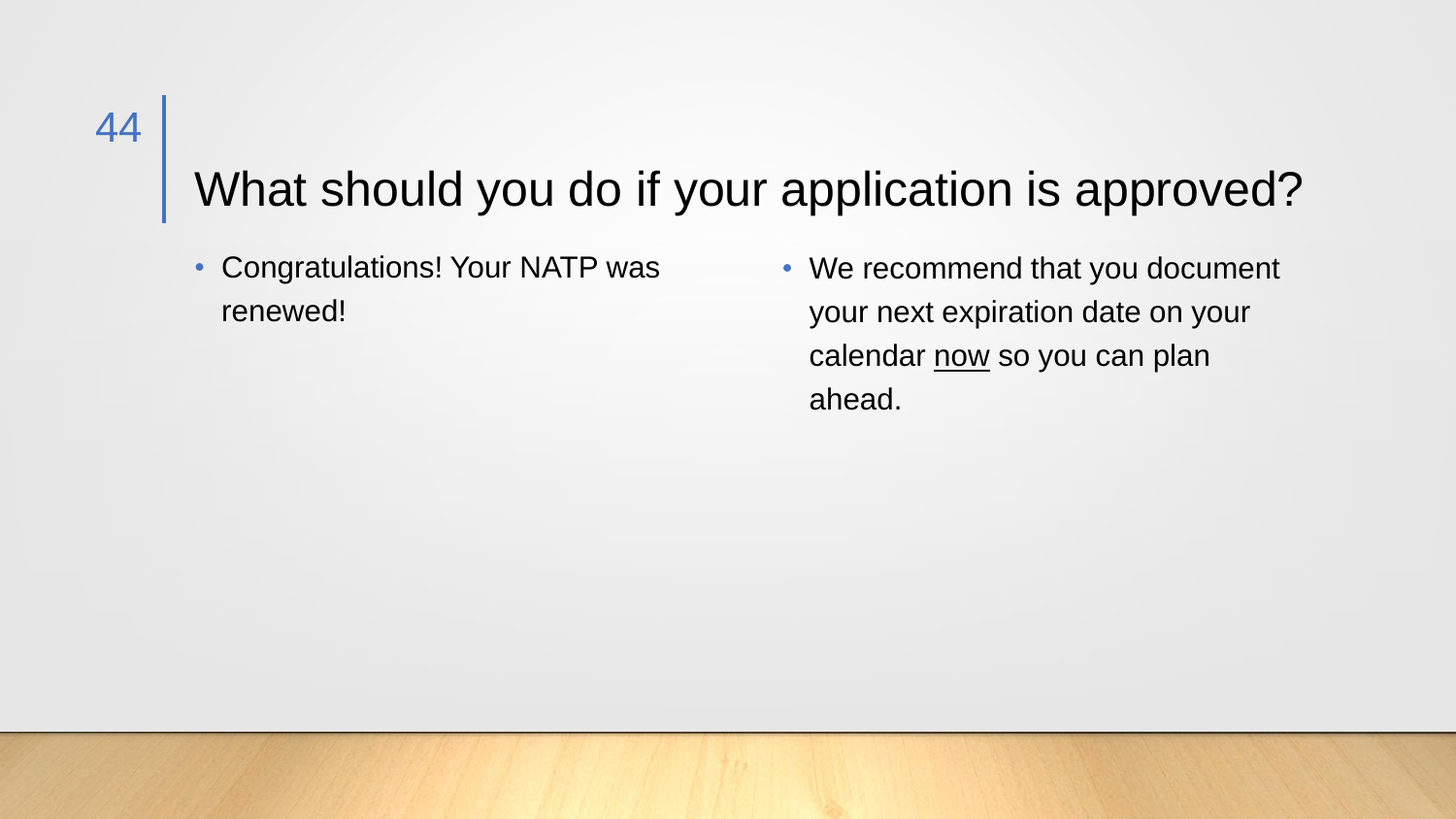### What should you do if your application is denied?

• If your application is denied it was probably due to being incomplete.

45

- We recommend that you immediately resubmit a new application to the TPRU mailbox and include the corrections detailed on the denial notification.
- TIP: In addition to reviewing the denial notification, we recommend that you carefully review the instructions on the [TPRU Website](https://www.cdph.ca.gov/Programs/CHCQ/LCP/Pages/TPRU.aspx) on how to successfully complete your renewal application packet.